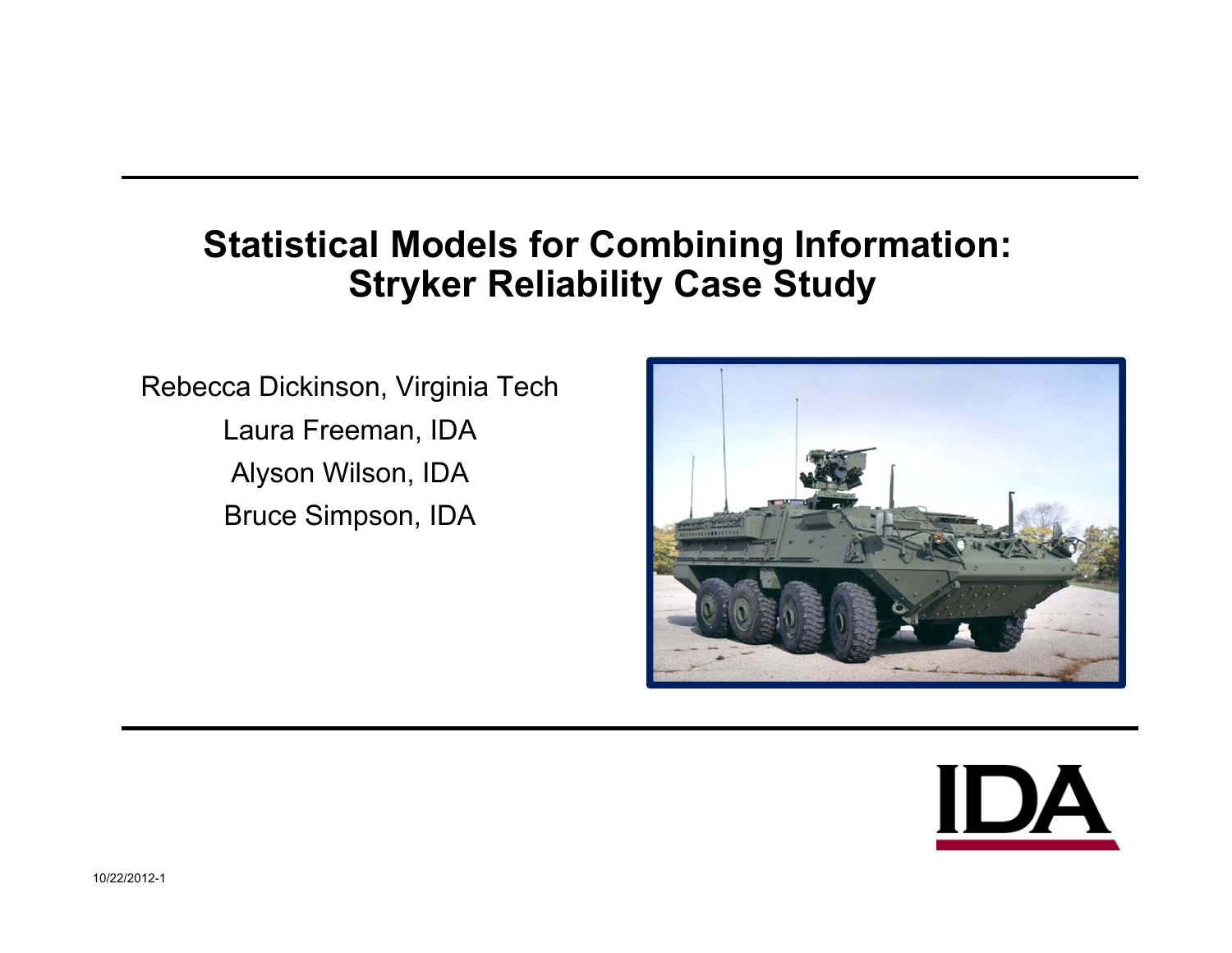# **Outline**

- **The Stryker Family of Vehicles**
- $\bullet$ **Motivation for Using All Information**
- • **Methods**
	- Exponential versus Weibull Distribution
	- –Frequentist versus Bayesian Methodologies
- $\bullet$ **Results**
- •**Conclusions**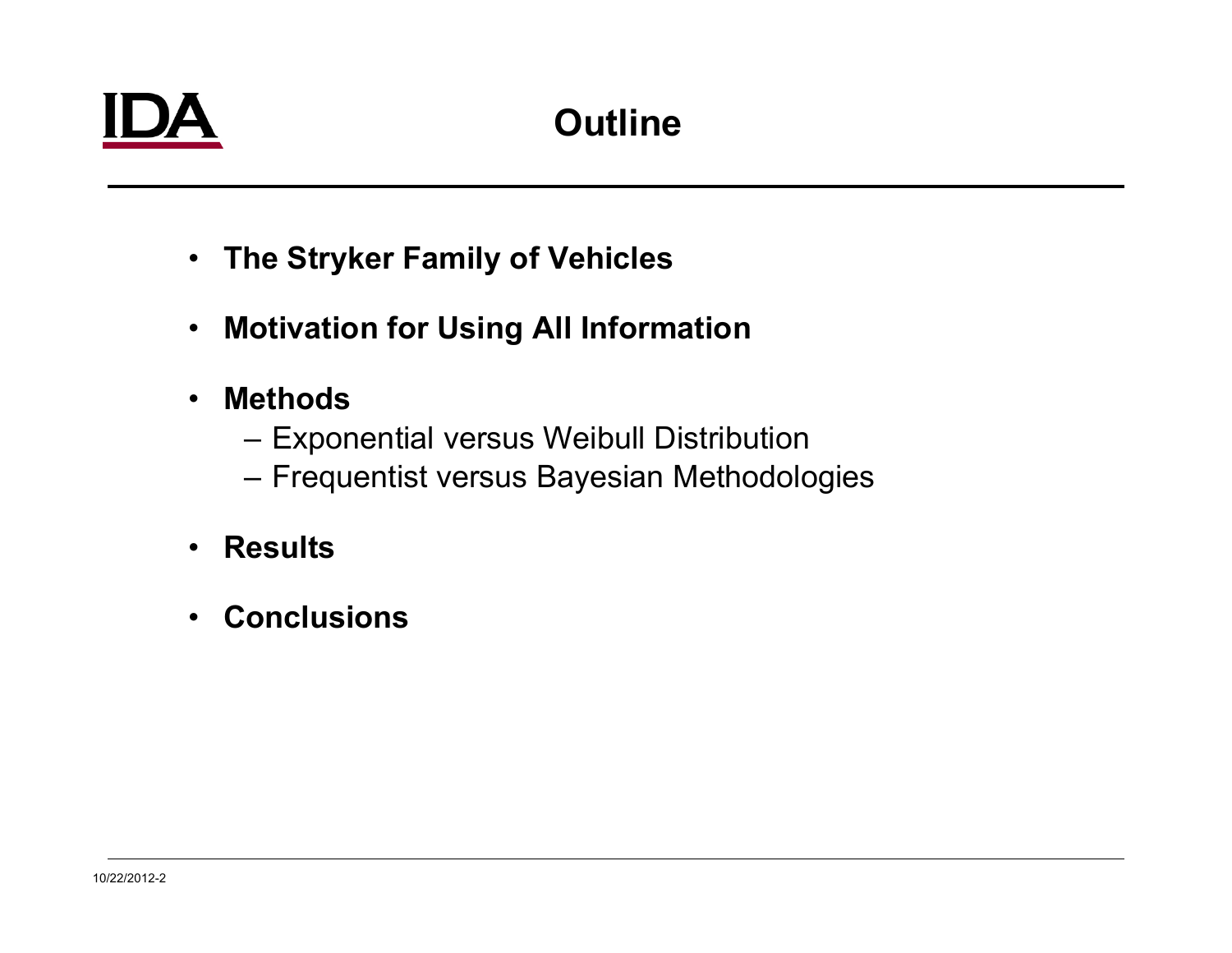

- • **The purpose of this case study is to illustrate proof of concept**
	- Stryker OT dataset is robust
	- Common chassis, multiple variants
- • **Support integrated testing**
	- How do we leverage all data in quantitative statistical analyses?
- $\bullet$  **Results:**
	- Tighter confidence intervals
	- Better reliability estimates
	- Benefits are greatest for vehicles with only 0-2 reported failures in OT
- **Future Directions**
	- Stryker case study shows value-added
	- How do we use this in future analyses?
	- How do we use this in scoping future test plans?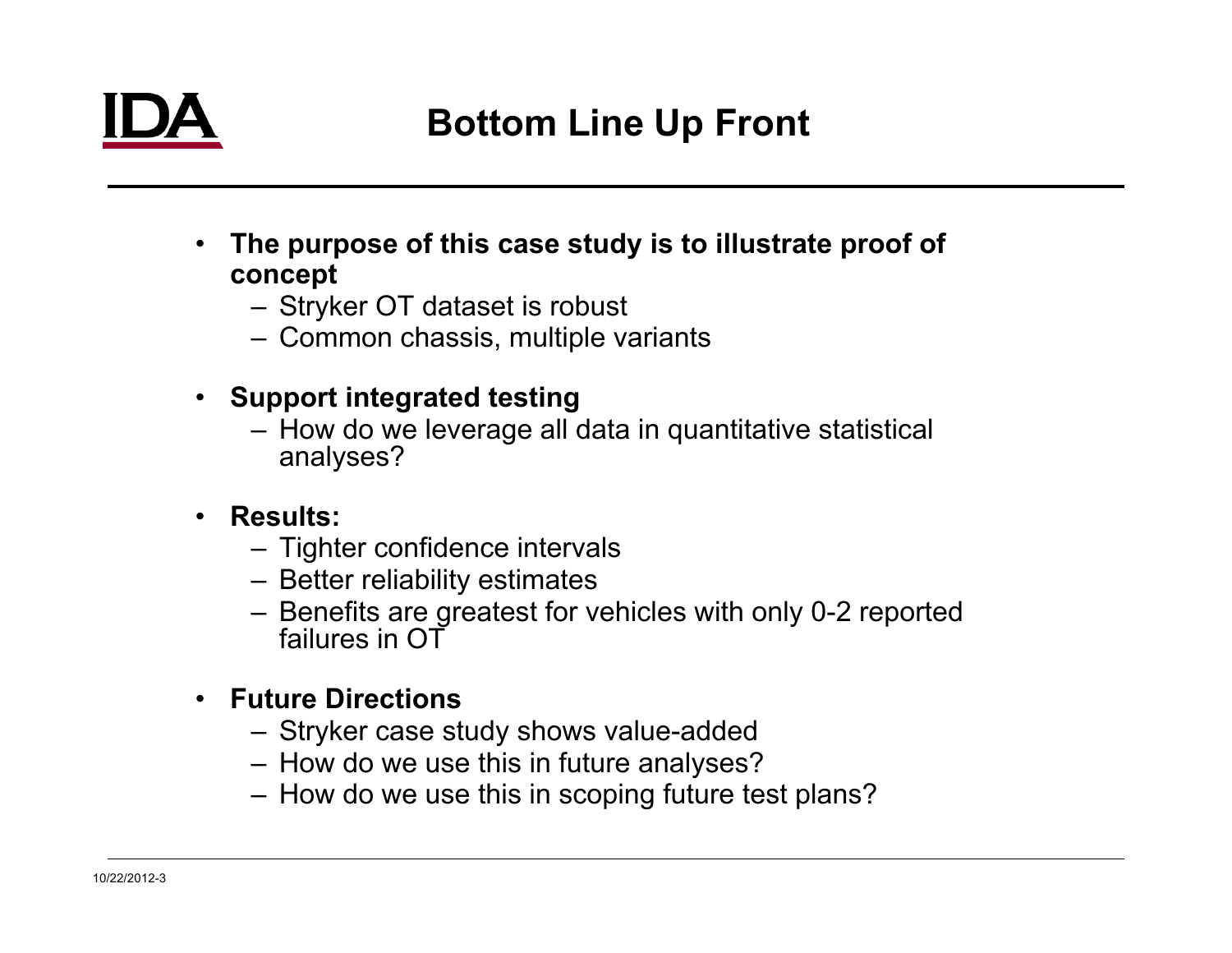

# **The Stryker Family of Vehicles**



#### **Infantry Carrier Vehicle**



**Mortar Carrier Vehicle**



**Engineer Squad Vehicle**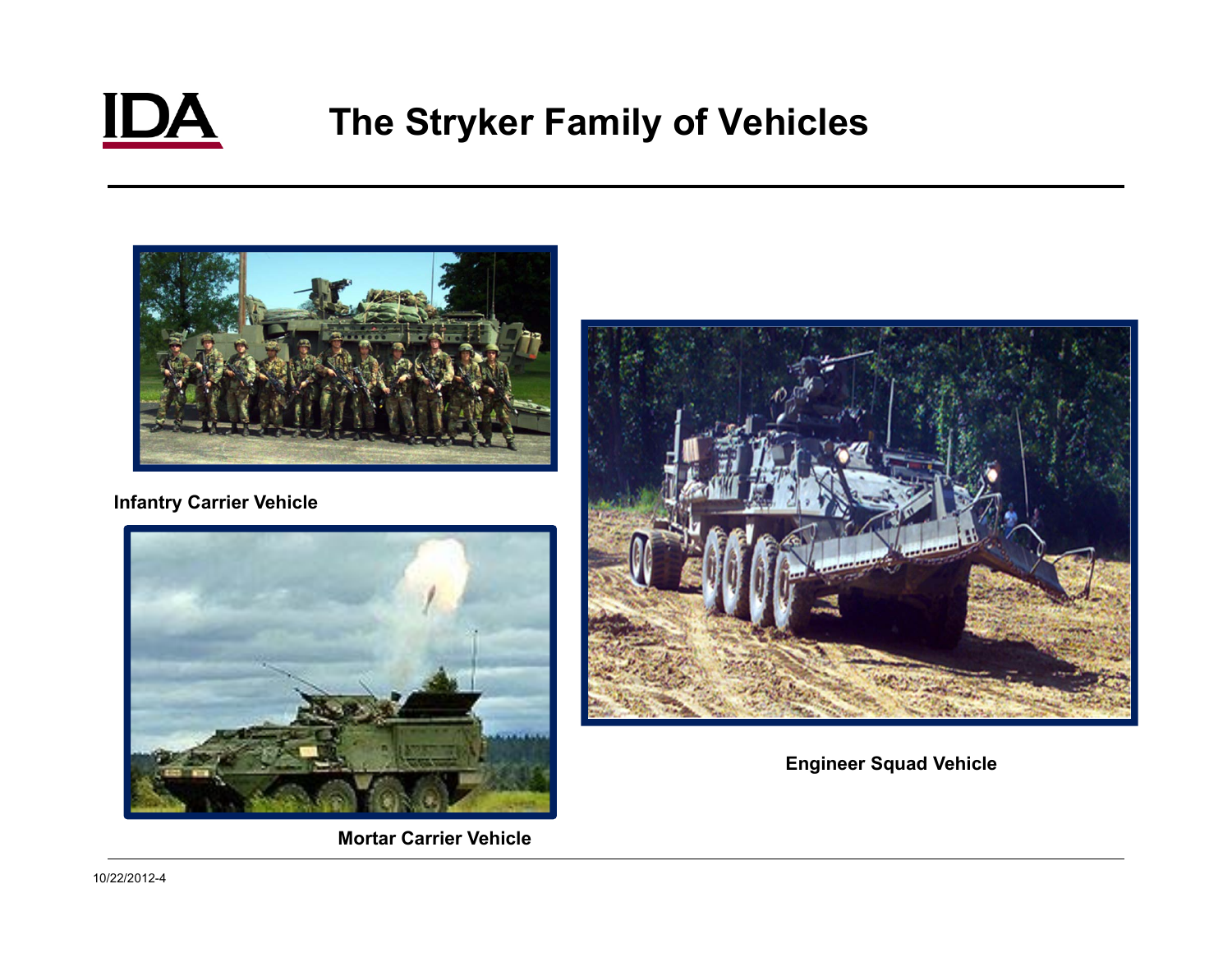10/22/2012-5

**The Stryker family of vehicles includes 10 separate systems.**

- • **Two Basic Vehicle Variants**
	- 1. Infantry Carrier Vehicle (ICV) the infantry/mission-vehicle type
		- Base vehicle for nine separate configurations
			- Infantry Carrier Vehicle (ICV)
			- Mortar Carrier Vehicle (MCV)
			- Antitank Guided Missile Vehicle (ATGMV)
			- Reconnaissance Vehicle (RV)
			- Fire Support Vehicle (FSV)
			- Engineer Squad Vehicle (ESV)
			- Commander's Vehicle (CV)
			- Medical Evacuation Vehicle (MEV)
			- NBC Reconnaissance Vehicle (NBCRV)\*

Considered in this analysis

2. Mobile Gun System (MGS)\* – direct fire platform and performs the maneuver fire support role.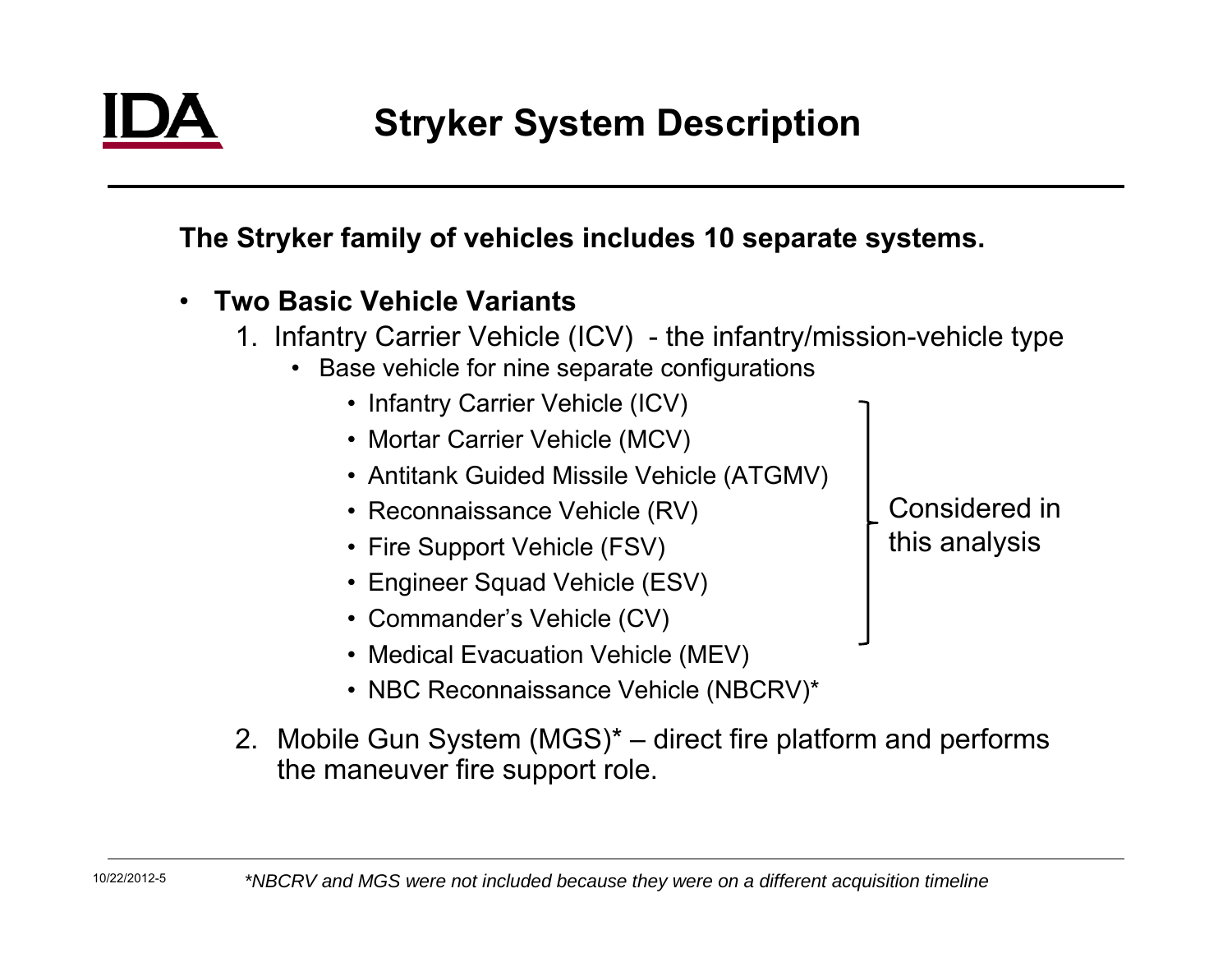- **There are four essential functions**
	- Move
	- Shoot
	- Command and Control, Communications, Computers, Intelligence, Surveillance and Reconnaissance (C4ISR)
	- Survive
- **A failure is an event in which an item or part of an item does not perform as specified.**
- • **The Army failure definition scoring criteria (FDSC) categorizes the severity of failures**
	- **System Abort**
		- » The vehicle is unable to complete the mission.
	- Essential Function Failure
	- Non-essential Function Failure
- **Reliability requirement:**
	- 1,000 mean miles between **system aborts**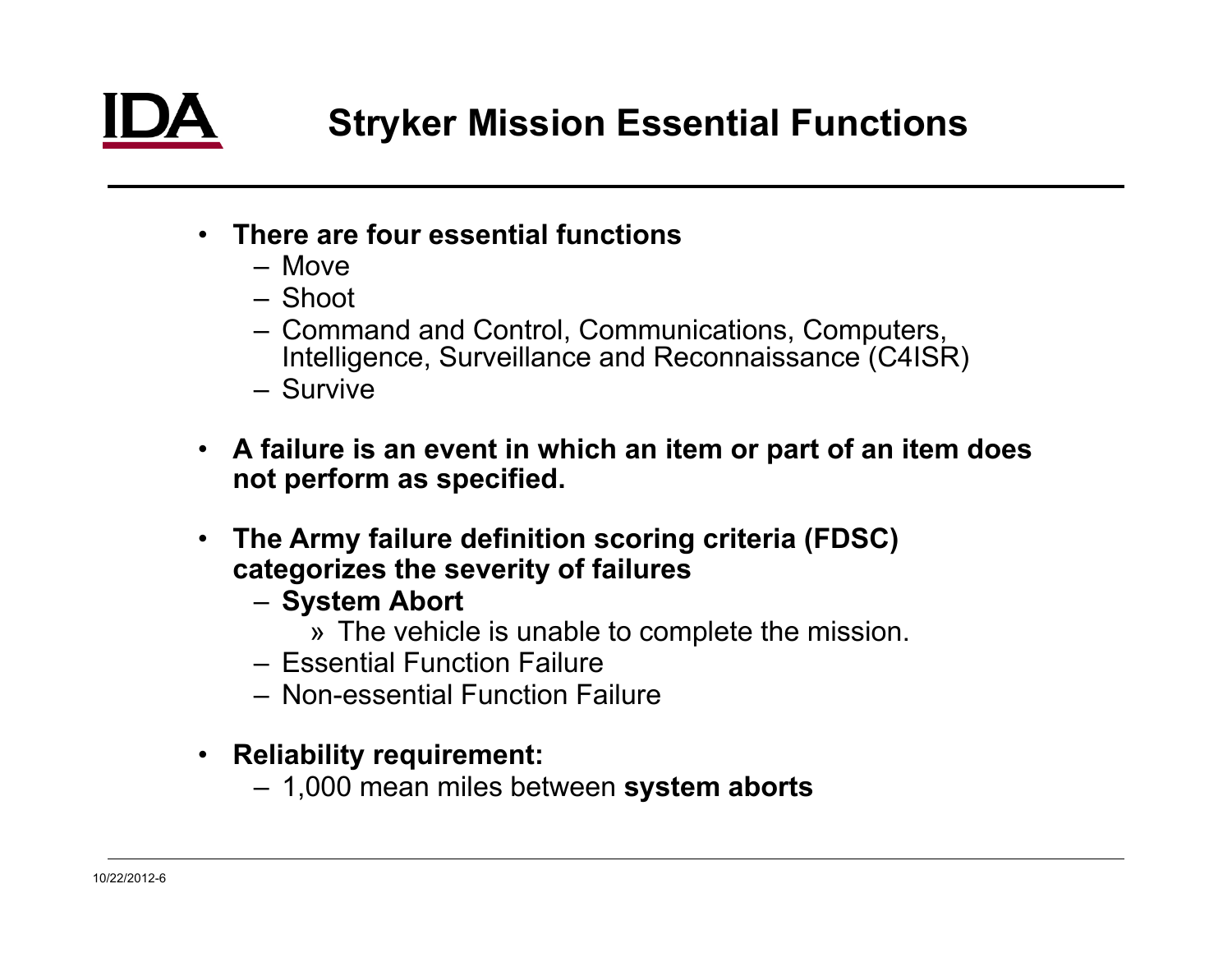

# **Developmental and Operational Testing**

### **Developmental Testing**

- •**Controlled Conditions**
- • **Experienced Technicians operating the vehicles.** 
	- They have done this for years and they know the courses really well.
- • **Courses**
	- Use courses that are designed to replicate the primary roads, secondary roads, and trail like conditions.

#### DT And OT Are Different!

- •Operators
- •Environments
- •Test Durations

### **Operational Testing**

- $\bullet$ **Operational Conditions**
- • **An army unit comes in to do this testing.**



- • **Courses**
	- OT data set comes from testing that was done at Fort Knox
	- Most of the testing was done using secondary road type conditions.
- • **Limited amount of Time**
	- Due to operator availability and range availability
	- Operational testing may be too short to discover many reliability deficiencies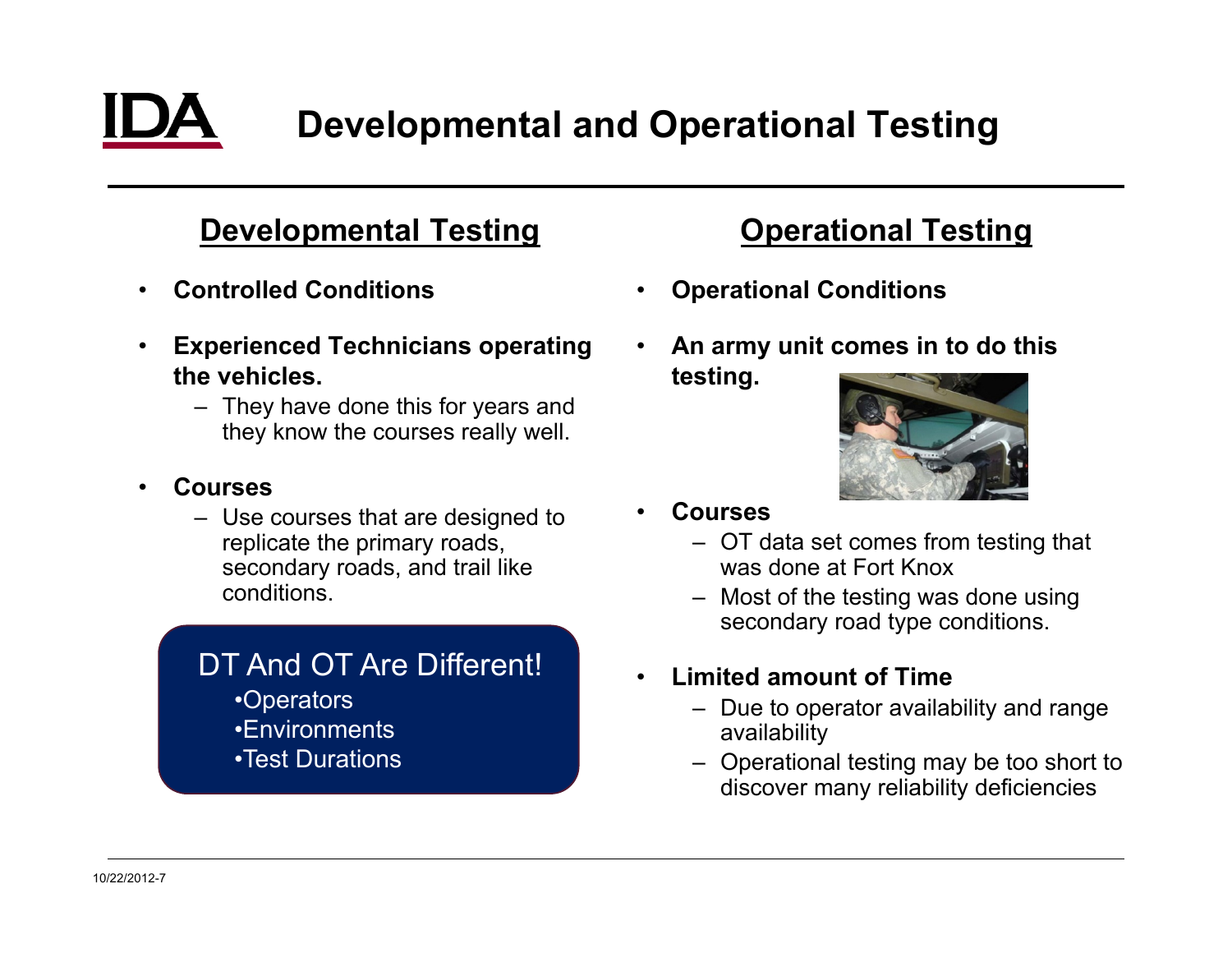- **What is the Current Practice?**
	- DOT&E in most cases uses only operational test data for reliability analyses
		- » Stryker Beyond Low Rate Initial Production (BLRIP) Report
		- » Benefit: ensures data is representative of operational test conditions
		- » Drawback: discards information from previous testing that provides information on system reliability
- • **Why use all test data?**
	- Testing is expensive
	- Lose valuable information by not using all information

#### •**National Research Council Studies**

- *Statistics, Testing and Defense Acquisition*, **1998**
	- » Emphasizes that all relevant information be examined for possible use in both the design and evaluation of operational tests …
	- » State-of-the-art statistical methods for combining information should be used, when appropriate, to make tests and their associated evaluations as costefficient as possible.
- *Improved Operational Testing and Evaluation*, **2006**
	- » Focuses specifically on methods of combining information for the Stryker family of vehicles.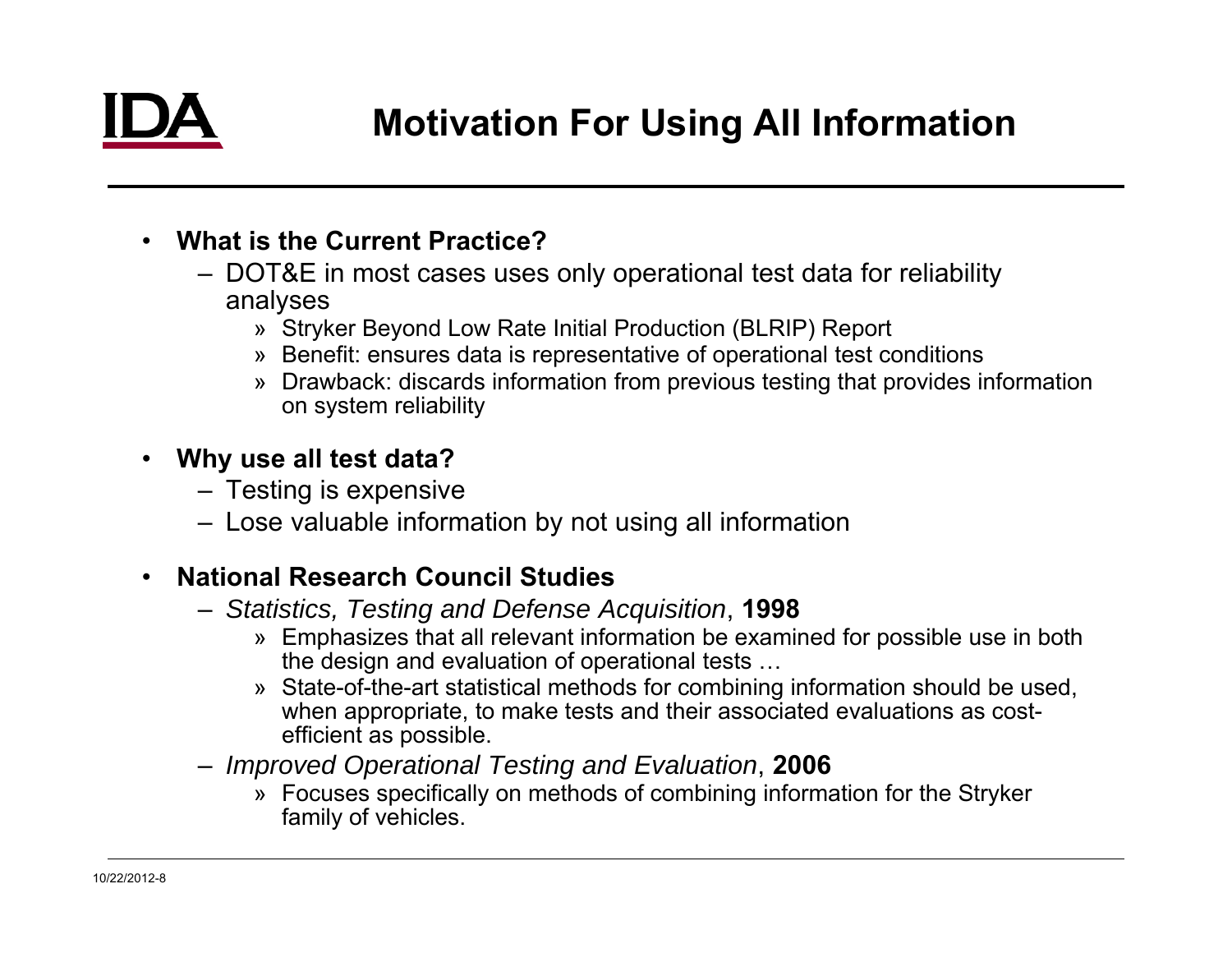# **Keys to Success**

- • **Eliminate or account for as many sources of variation as possible**
	- Common response variable across test phases:
		- » Reliability data
			- Consistent data collection and scoring
			- Detailed data records including:
				- Miles between each abort (not just total miles and total aborts)
				- Sub-system records for each abort
- $\bullet$  **Leverage all common information**
	- Family of Vehicles: allows us to pool information by leveraging relationships between vehicles
- **Think hard about the model!**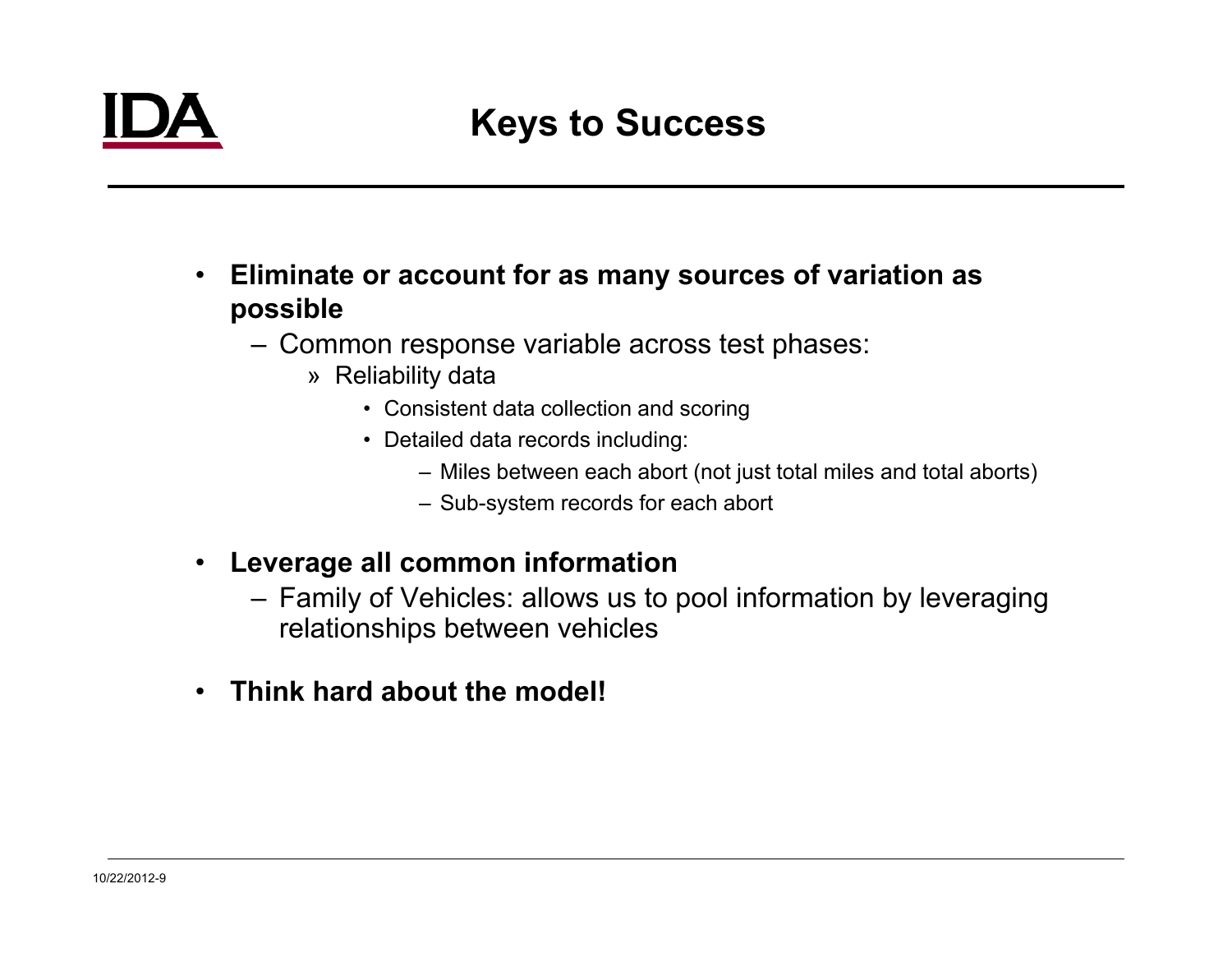

# **Reliability Analysis**

- •**Reliability is an essential component operational suitability**
- **Examples of reliability data:**
	- Miles driven until failure, hours of use until a failure, number of on-off cycles until a failure
- **Commonly used reliability distributions:**

#### **Exponential Distribution**

- Historically used in DoD reliability assessment
- Simple model: only one parameter to estimate

$$
f(t_i) = \frac{1}{\lambda} e^{-\left(\frac{t_i}{\lambda}\right)}
$$

• Easy to interpret: under this parameterization, λ is the mean time between failures

#### **Weibull Distribution**

 $\bullet$ Flexible distribution: two parameters

$$
f(t_i) = \frac{\beta}{\eta} \left(\frac{t_i}{\eta}\right)^{\beta-1} e^{-\left(\frac{t_i}{\eta}\right)^{\beta}}
$$

 $\bullet$ Can describe multiple failure mechanisms

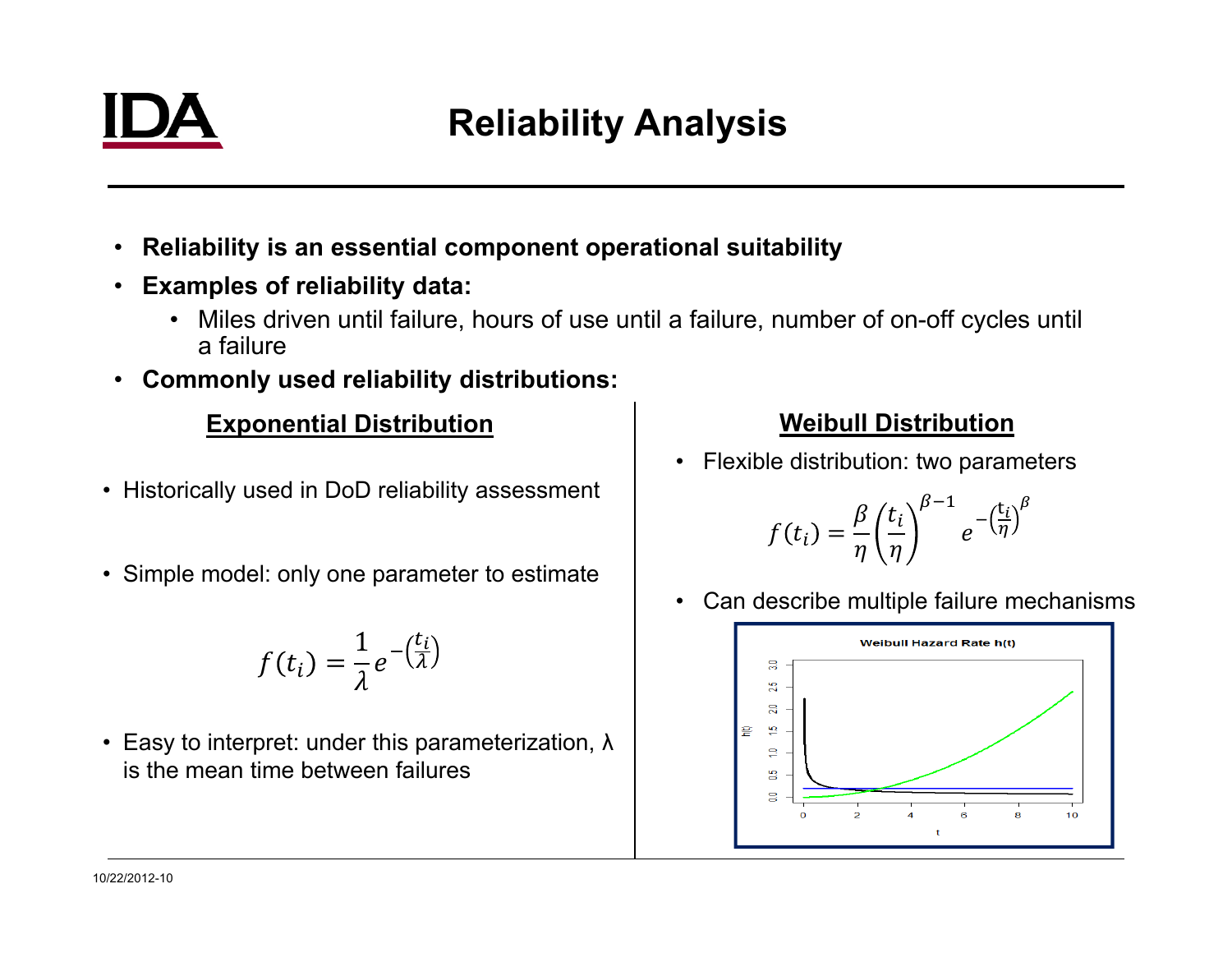- $\bullet$  **The exact failure times are not always known.**
	- When this happens we say that the data is <u>censored.</u>



- $\bullet$  **No negative data values (failure times > 0).**
	- We model reliability data using distributions for positive random variables.
	- Popular choices of distributions to use include the exponential and Weibull.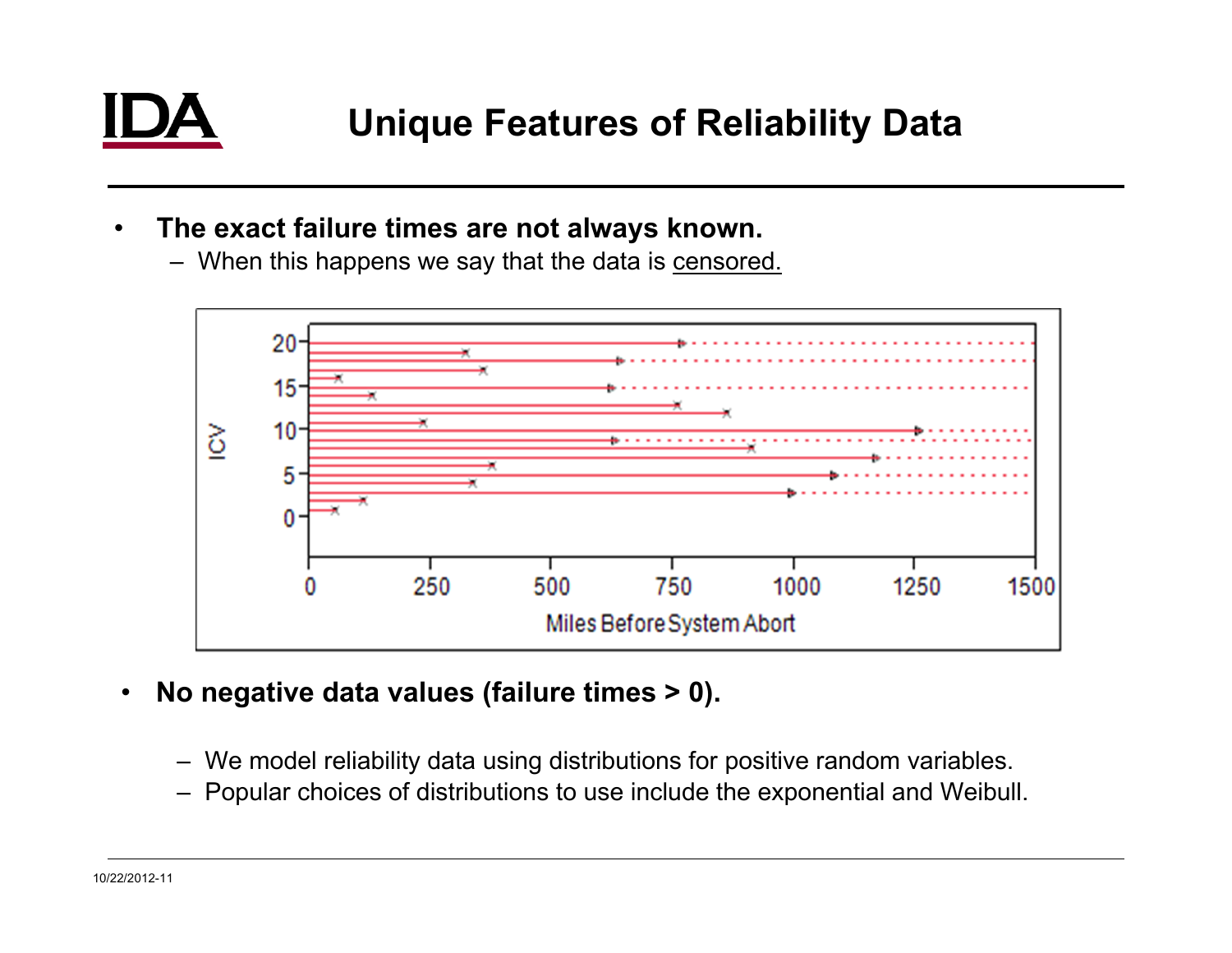

# **The Stryker 2003 Data Set**

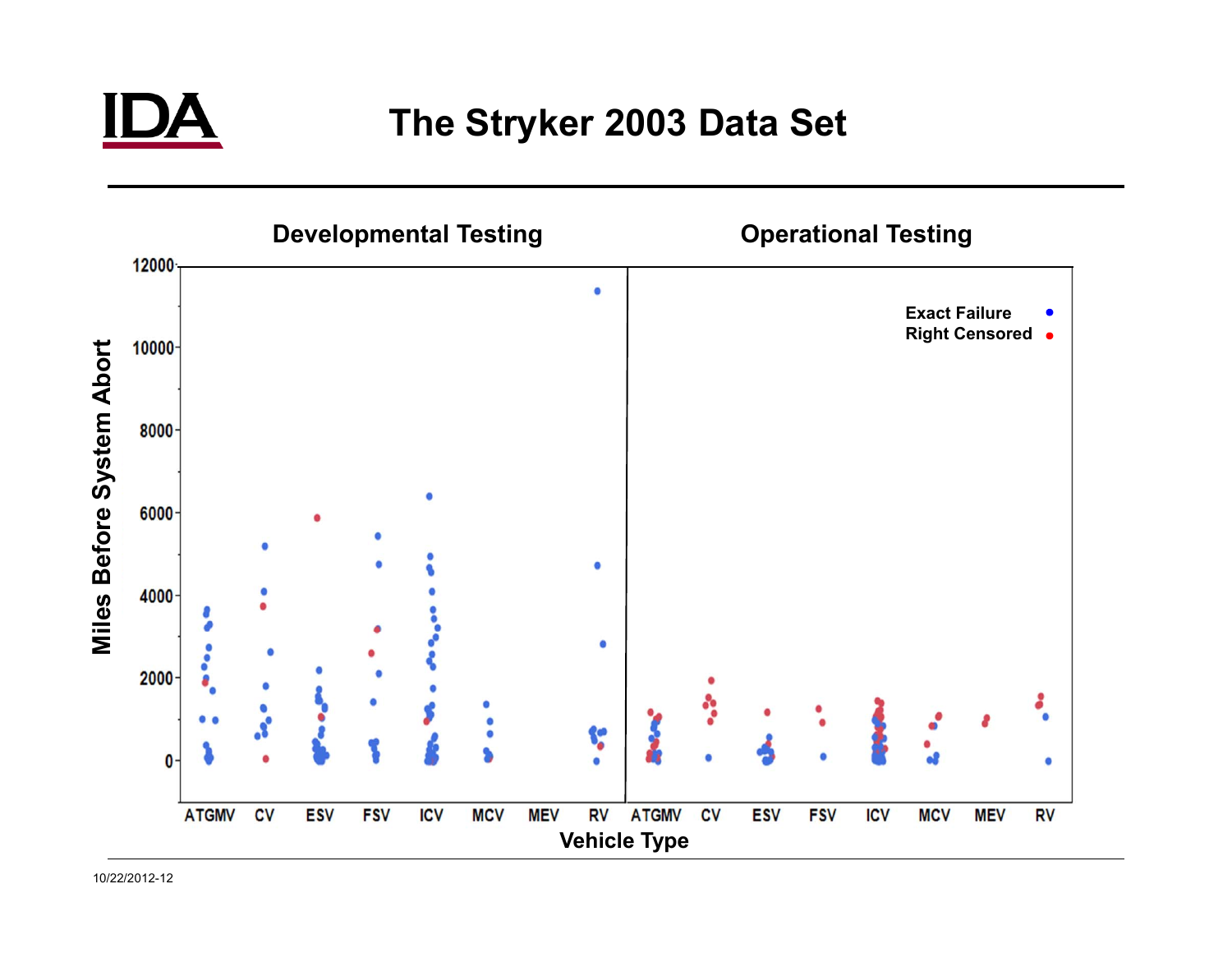# **A Traditional Analysis - Using OT Data Only**

**The chart below is similar to that which was included in the report written for DOT&E when considering this data set.**

**We will be using this as our reference when comparing the new methods that combine information across the developmental and operational test phases.**

| <b>Stryker Reliability by Variant using Operational Test Data</b> |                           |                      |              |                |                |  |
|-------------------------------------------------------------------|---------------------------|----------------------|--------------|----------------|----------------|--|
| <b>Vehicle</b>                                                    |                           |                      |              | <b>MMBSA</b>   | <b>MMBSA</b>   |  |
| <b>Variant</b>                                                    | <b>Total Miles Driven</b> | <b>System Aborts</b> | <b>MMBSA</b> | <b>95% LCL</b> | <b>95% UCL</b> |  |
| <b>ATGMV</b>                                                      | 10334                     | 12                   | 861          | 492.9971       | 1666.62        |  |
| $c_{V}$                                                           | 8494                      |                      | 8494         | 1524.505       | 335495.1       |  |
| <b>ESV</b>                                                        | 3771                      | 13                   | 290          | 169.6326       | 544.7885       |  |
| <b>FSV</b>                                                        | 2306                      |                      | 2306         | 413.8815       | 91082.13       |  |
| <b>ICV</b>                                                        | 29982                     | 35                   | 857          | 615.9437       | 1229.84        |  |
| <b>MCV</b>                                                        | 4521                      | 4                    | 1130         | 441.4354       | 4148.219       |  |
| <b>MEV</b>                                                        | 1967                      | $\overline{0}$       | -            | 656.6007       |                |  |
| <b>RV</b>                                                         | 5374                      | $\overline{2}$       | 2687         | 743.8384       | 22187.42       |  |
| <b>Total</b>                                                      | 66749                     | 68                   | 982          | 774.2946       | 1264.074       |  |

Mean Miles Before a System Abort  $(MMBSA) =$ 

Total Miles Driven System Aborts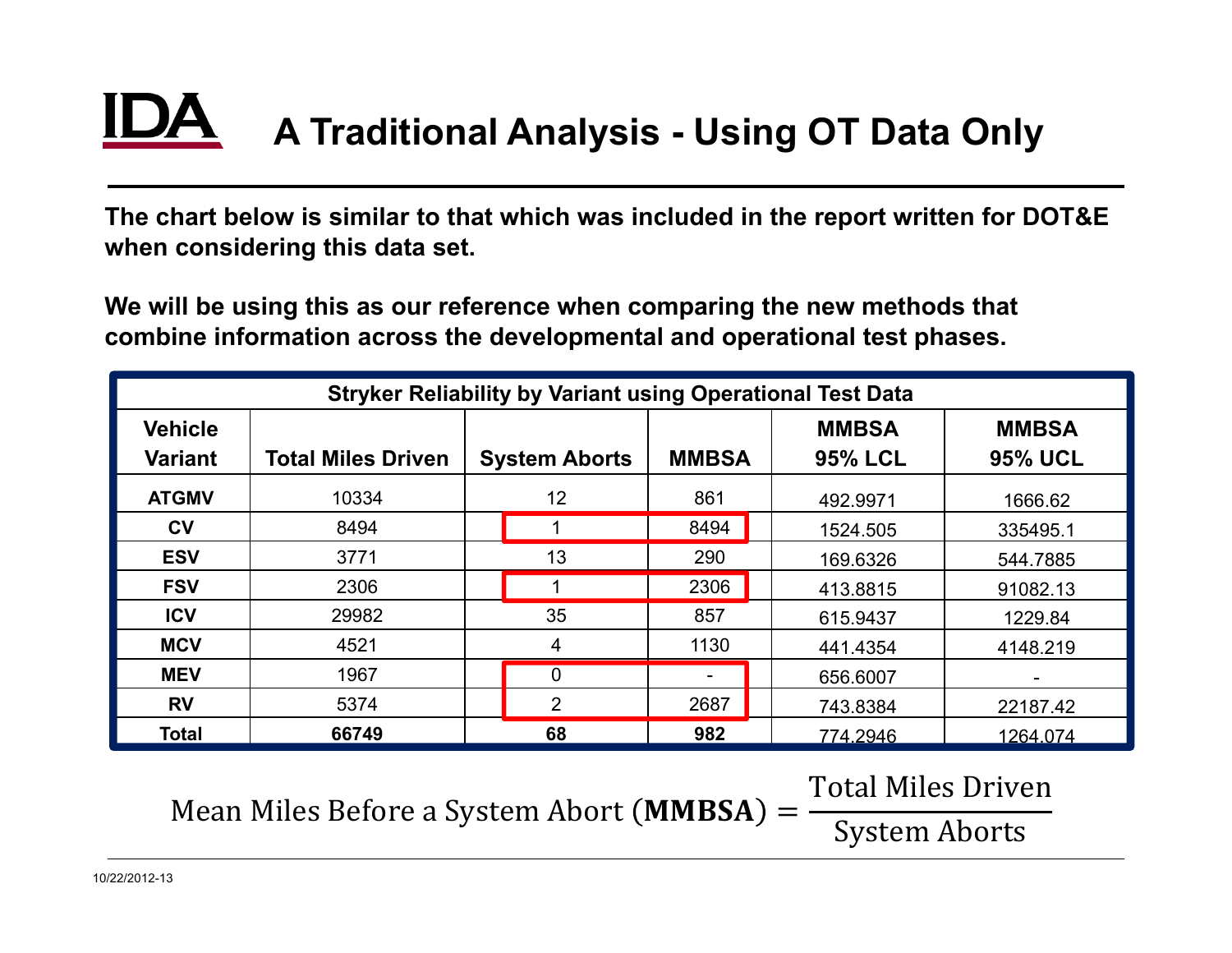

# **Failure-Time Regression Models**

**We began by using the exponential distribution to model the miles before a system abort**

 $t_{ijk}$  ~ exponential( $\lambda_{ij}$ )

 $i = 1.2$  (test phase)  $j = 1,2,...,7$  (vehicle variant)  $k = 1, 2, ..., n_{ij}$  (miles)

**We can express rate parameter,** ࣅ**, as a function of explanatory variables to find an estimate for MMBSA**



**Average over test phase (assumes test phase does not matter)**

**Yes, we combine information – but we completely ignore the test phase!**

$$
\lambda_j = \gamma_0 + \gamma_1 \text{ATGMV} + \dots + \gamma_6 \text{MCV}
$$

#### **Model 3:**

**Look at differences based on Test Phase & Vehicle Type.**

$$
\lambda_{ij} = \gamma_0 + \gamma_1 \text{Test Phase} + \gamma_2 \text{ATGMV} + \dots + \gamma_7 \text{MCV}
$$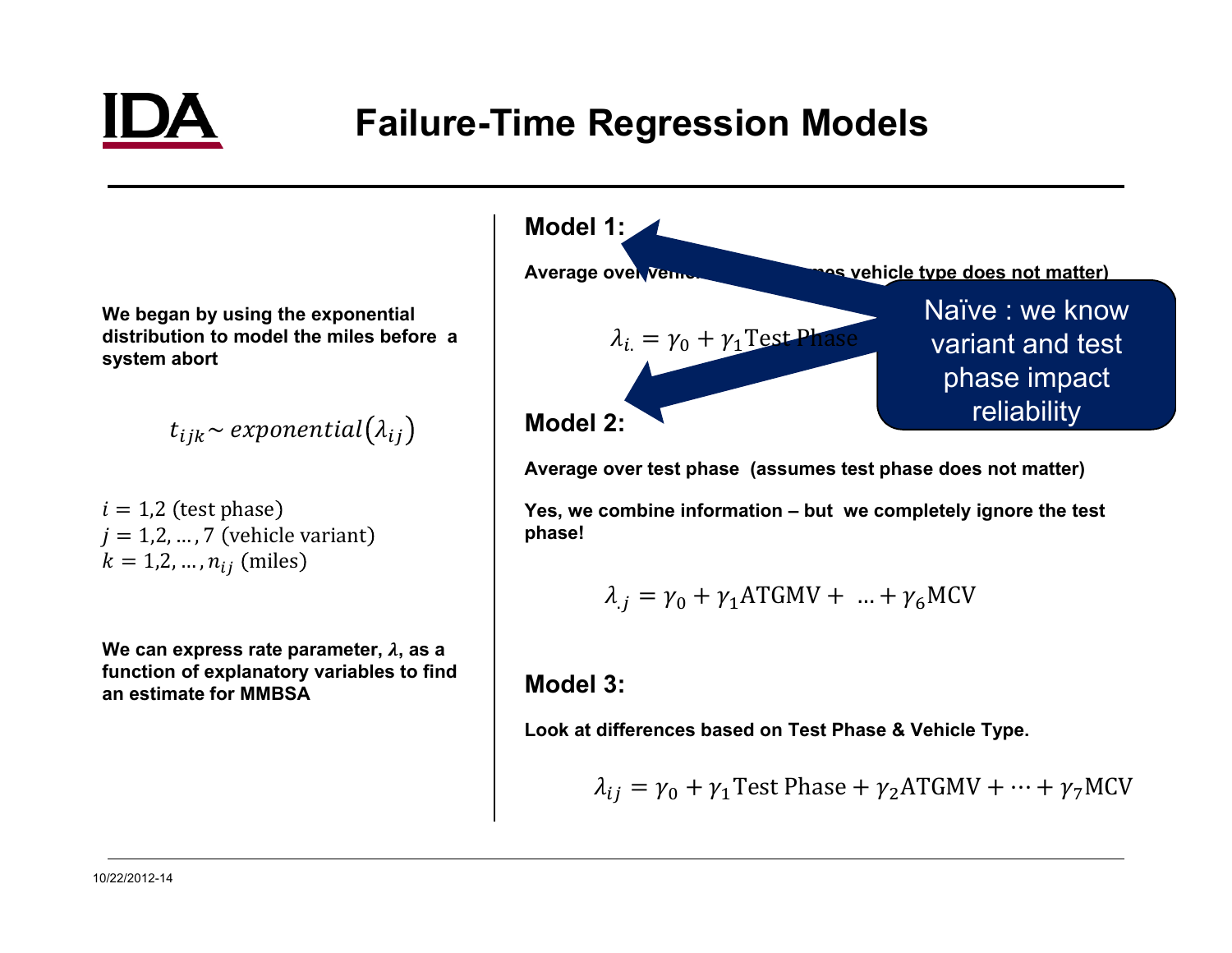

# **Exponential Regression Results**



**This model estimates a 37% reduction in the MMBSA moving from DT To OT**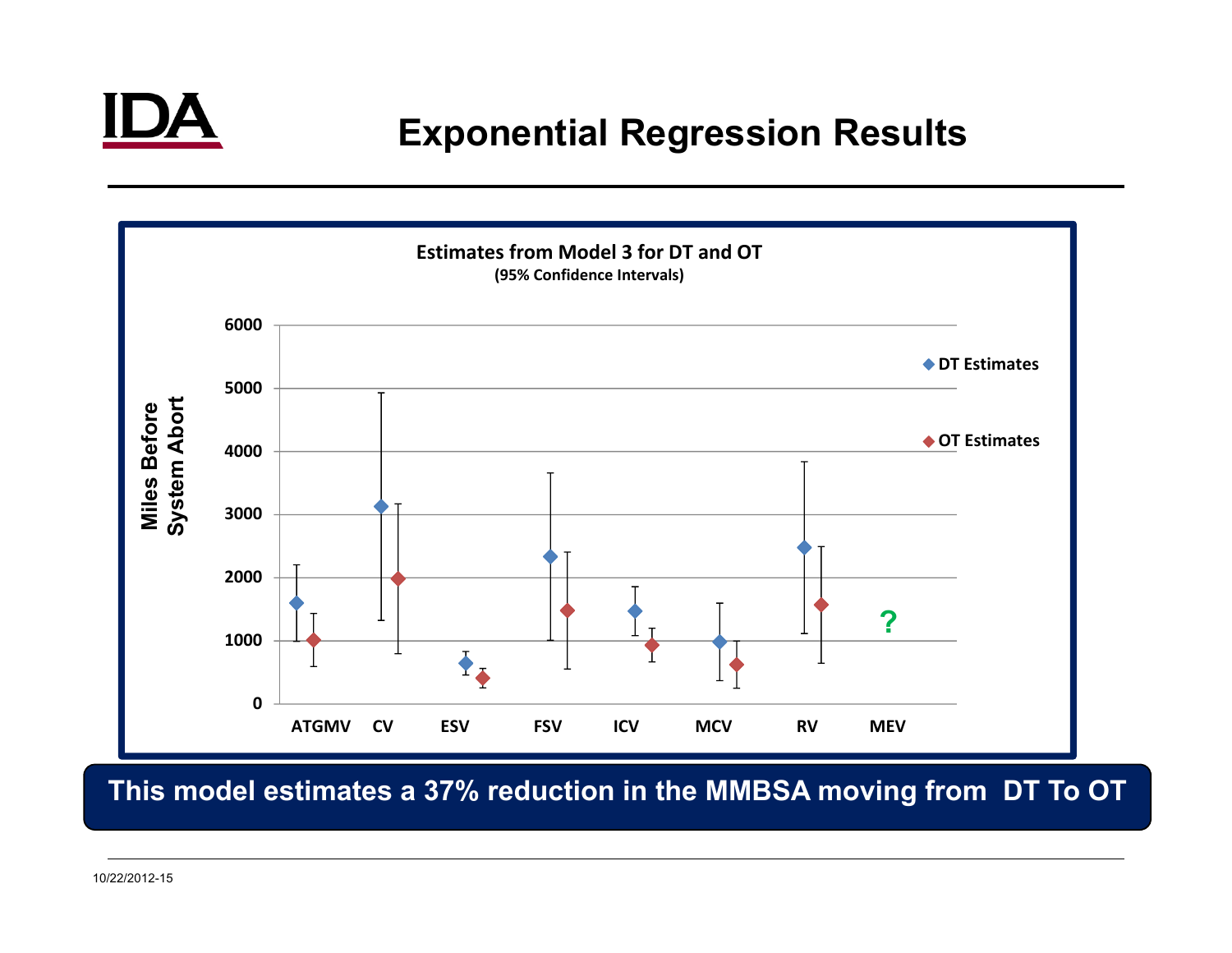

# **Comparing Confidence Intervals**



### **Tighter confidence intervals & better estimates for MMBSA**

10/22/2012-16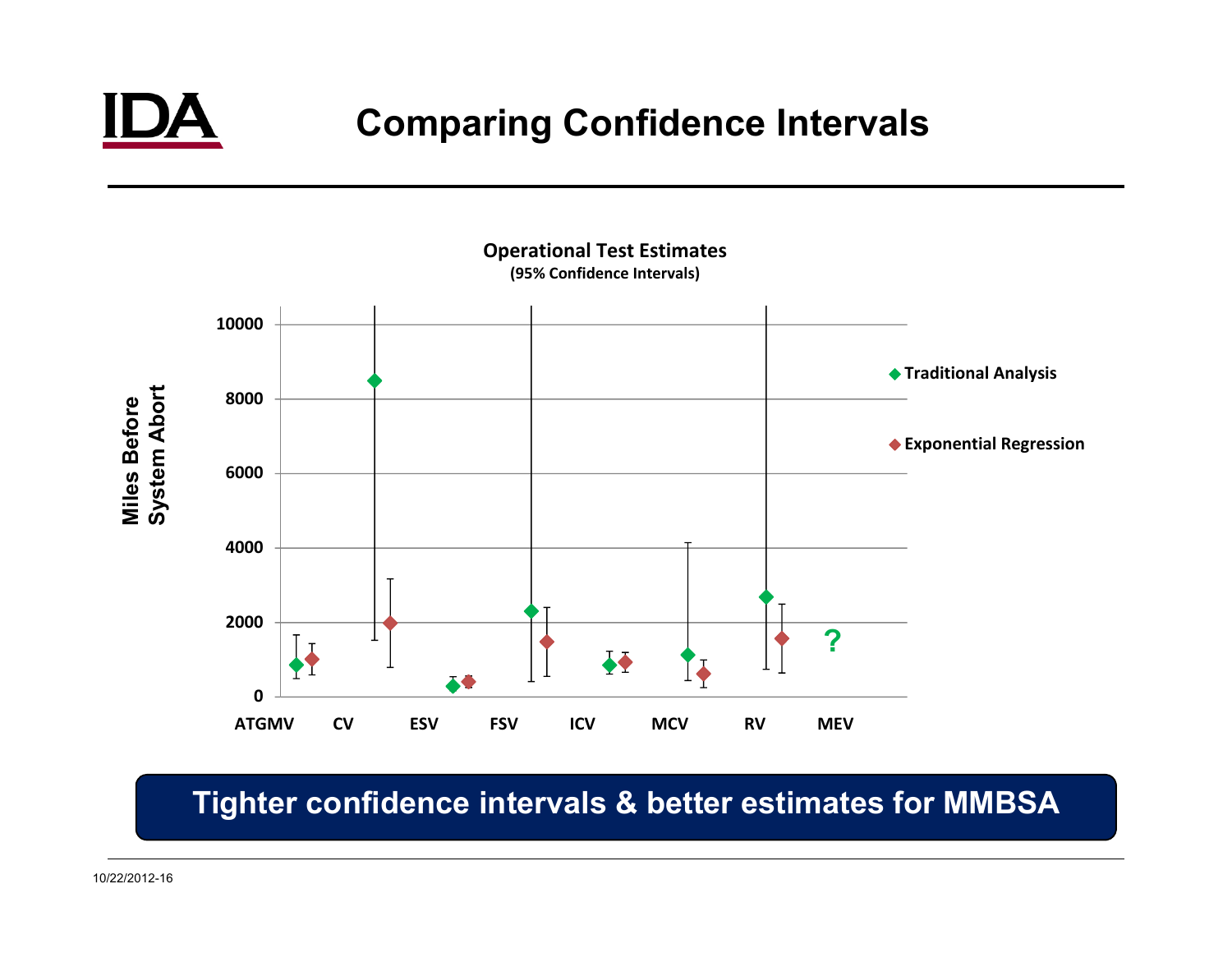

# **Bayesian Analysis**

- • **Bayesian models still require a parametric statistical model**
	- Bayesian model is specified by:
		- » Parametric statistical model (just as before)
		- » Prior distribution
	- Bayes Theorem: posterior distribution is proportional to the likelihood (data) times the prior
- $\bullet$  **Why might we want to consider this option?**
	- Incorporate more information through the use of a prior
		- » A degradation from DT to OT
		- » This allows for us to come up with an estimate for the Medical Evacuation Vehicle (0 observations in DT and 2 censored observations in OT) by using the information that we know about the other vehicles.
	- Ease of inference

### **We can incorporate more information!**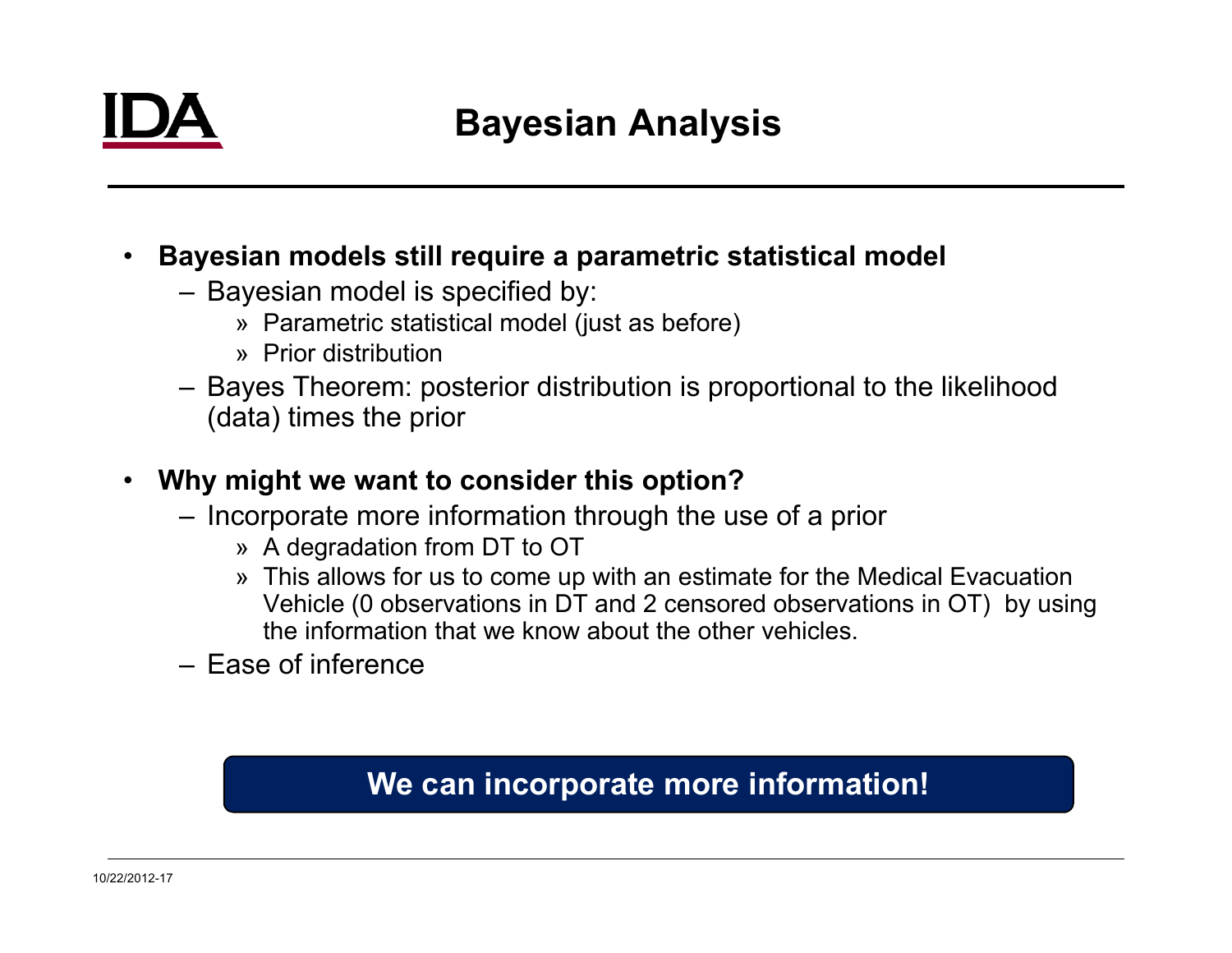

### **Bayesian Model 1**

 $t_{DT} \sim exp(\lambda)$   $t_{OT} \sim exp(\lambda/\eta)$ 

Using Non-Informative Priors:

 $\lambda \sim gamma(.001, .001)$  $\eta \sim \text{beta}(1,1)$ 

### **Bayesian Model 2**

 $\boldsymbol{t_{DT}} \sim exp(\boldsymbol{\lambda_i}) \quad \boldsymbol{t_{OT}} \sim exp(\boldsymbol{\lambda_i}/\eta)$ 

 $i = 1,2,...,7$  (vehicle variants)

Using the Non-Informative Priors:

 $\lambda_i \sim gamma(.001, .001)$  $\eta \sim beta(1,1)$ 

**Comparable to the Failure-time Regression Model 1** **Comparable to the Failure-time Regression Model 3**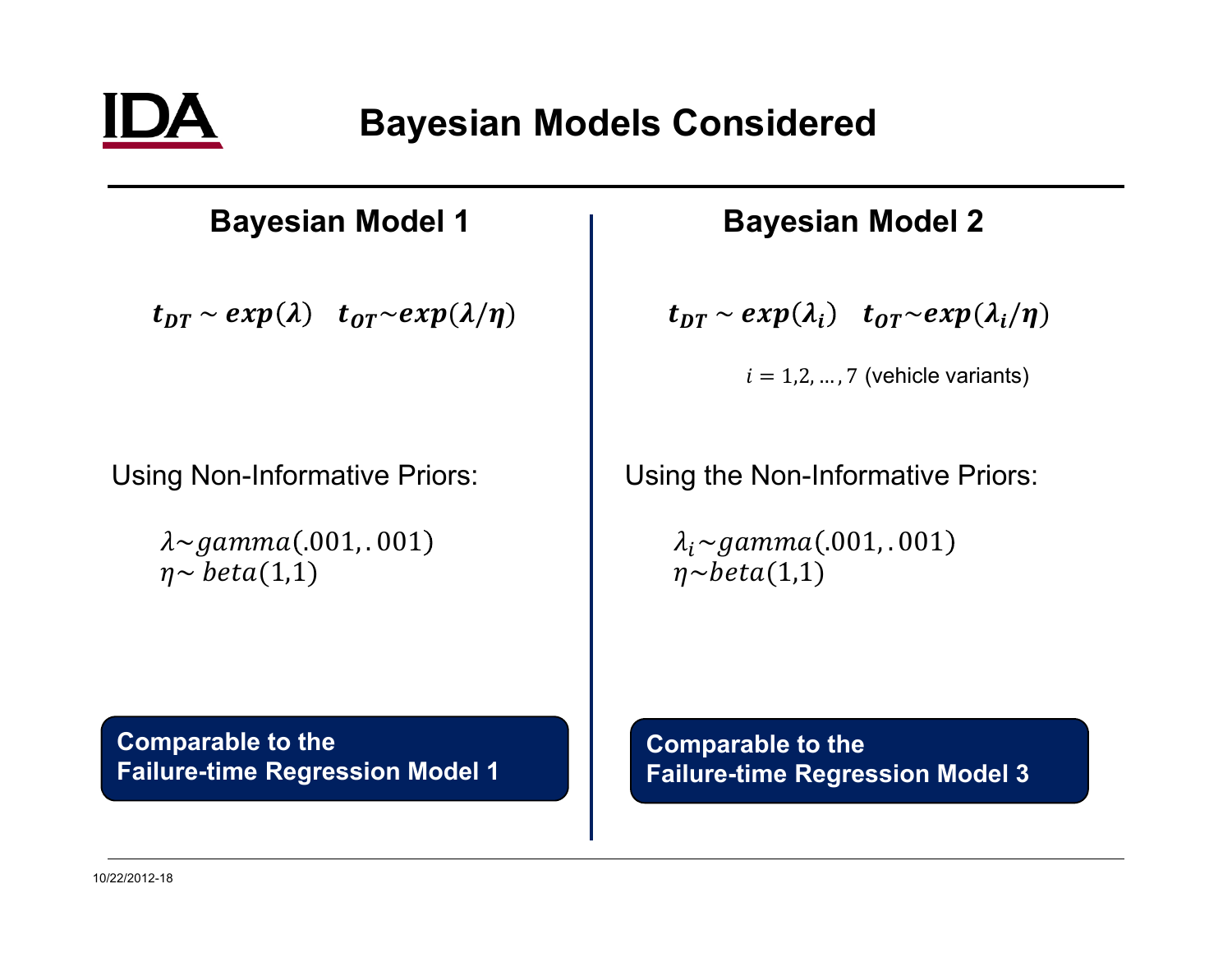

# **Comparing Intervals**



### **Point and interval estimates for MMBSA are nearly identical**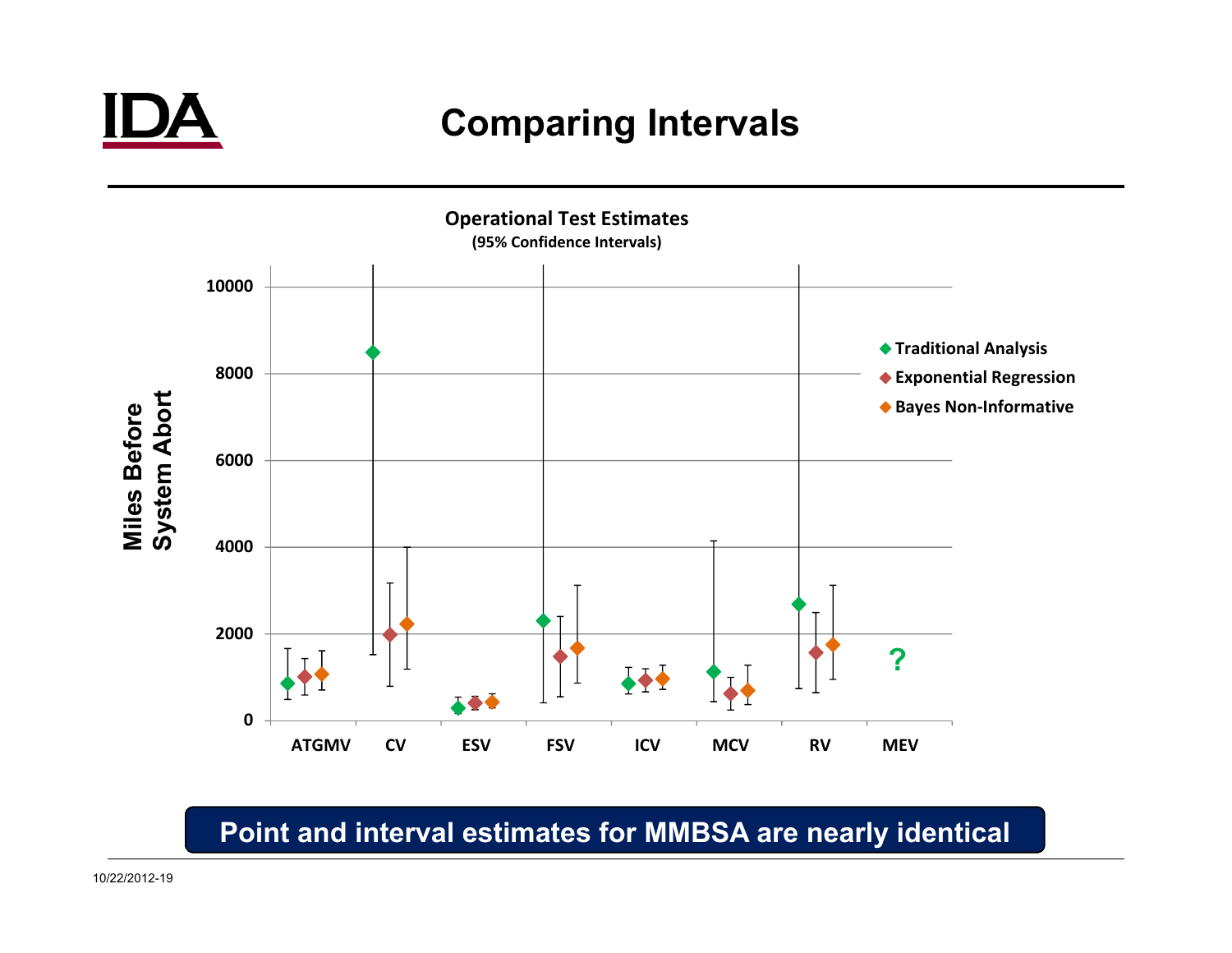#### •**Informative Priors**

- Based on subject matter expertise
	- » Data is already included in model

#### $\bullet$ **Hierarchical Models**

- Assumes the parameters are related, the data tells us how closely related
- Hierarchical models for the Stryker case study allow us to estimate MEV reliability based on other data

### **A Model That Allows Us To Estimate MEV Reliability**

```
t_{DT}\sim exp(\lambda_i) t_{OT}{\sim}exp(\lambda_i/\eta)i = 1,2, ..., 8 (vehicle variants including MEV)
\lambda_i \simgamma(a, b)\eta \sim beta(1,1)a \sim gamma(.001, .001)b \sim gamma(.001, .001)
```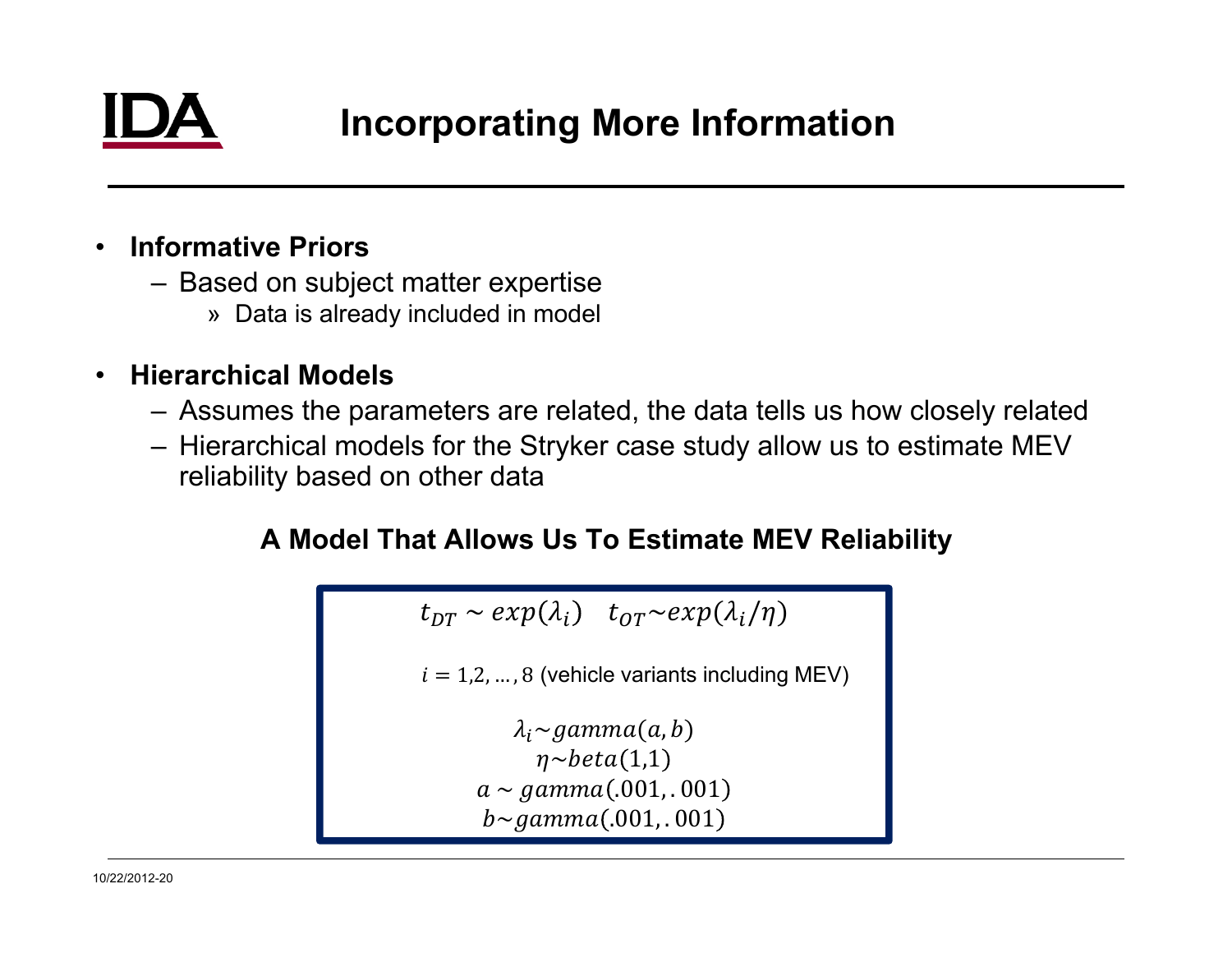

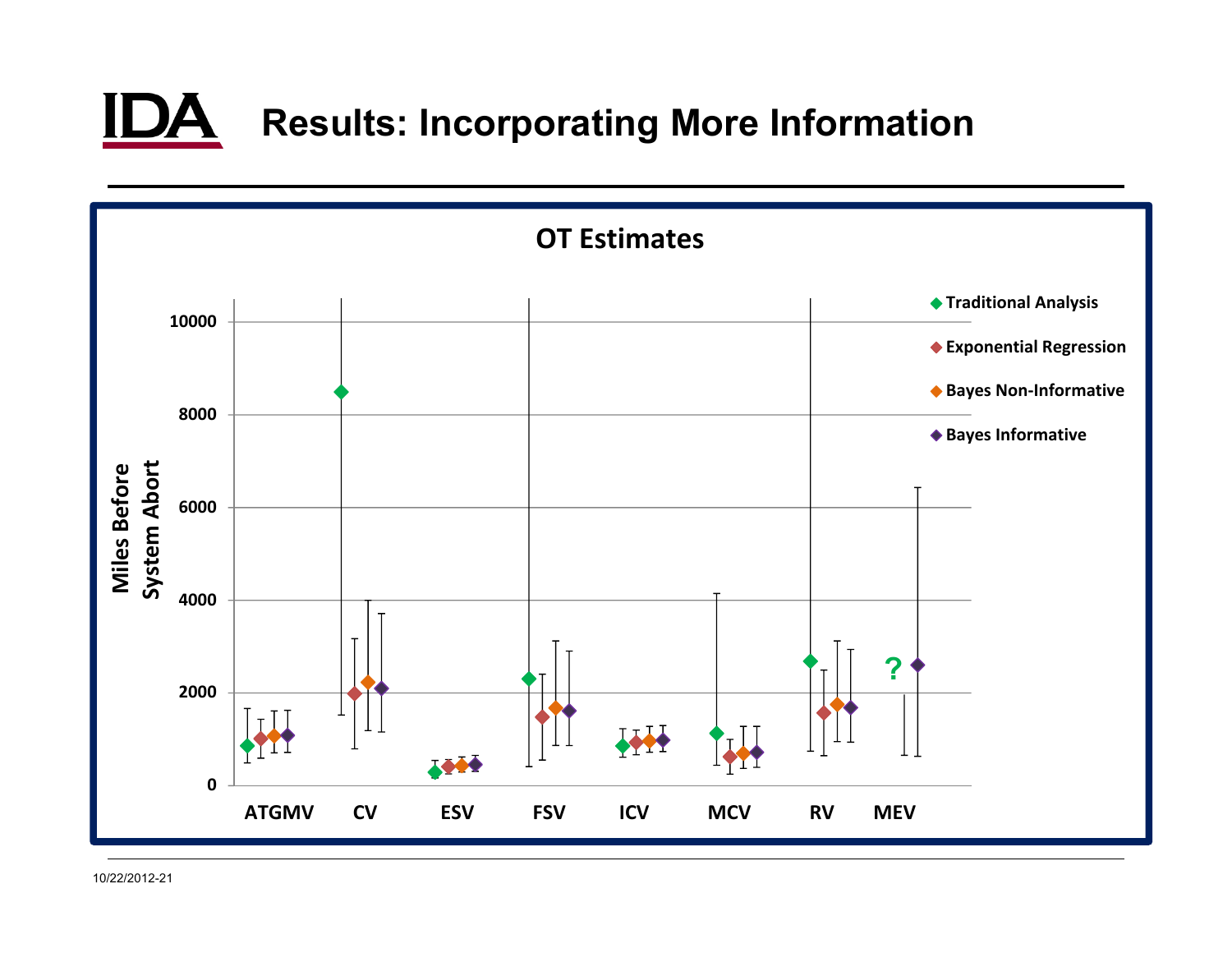

# **Reality Check**

 $\bullet$ **Is the exponential distribution appropriate?**

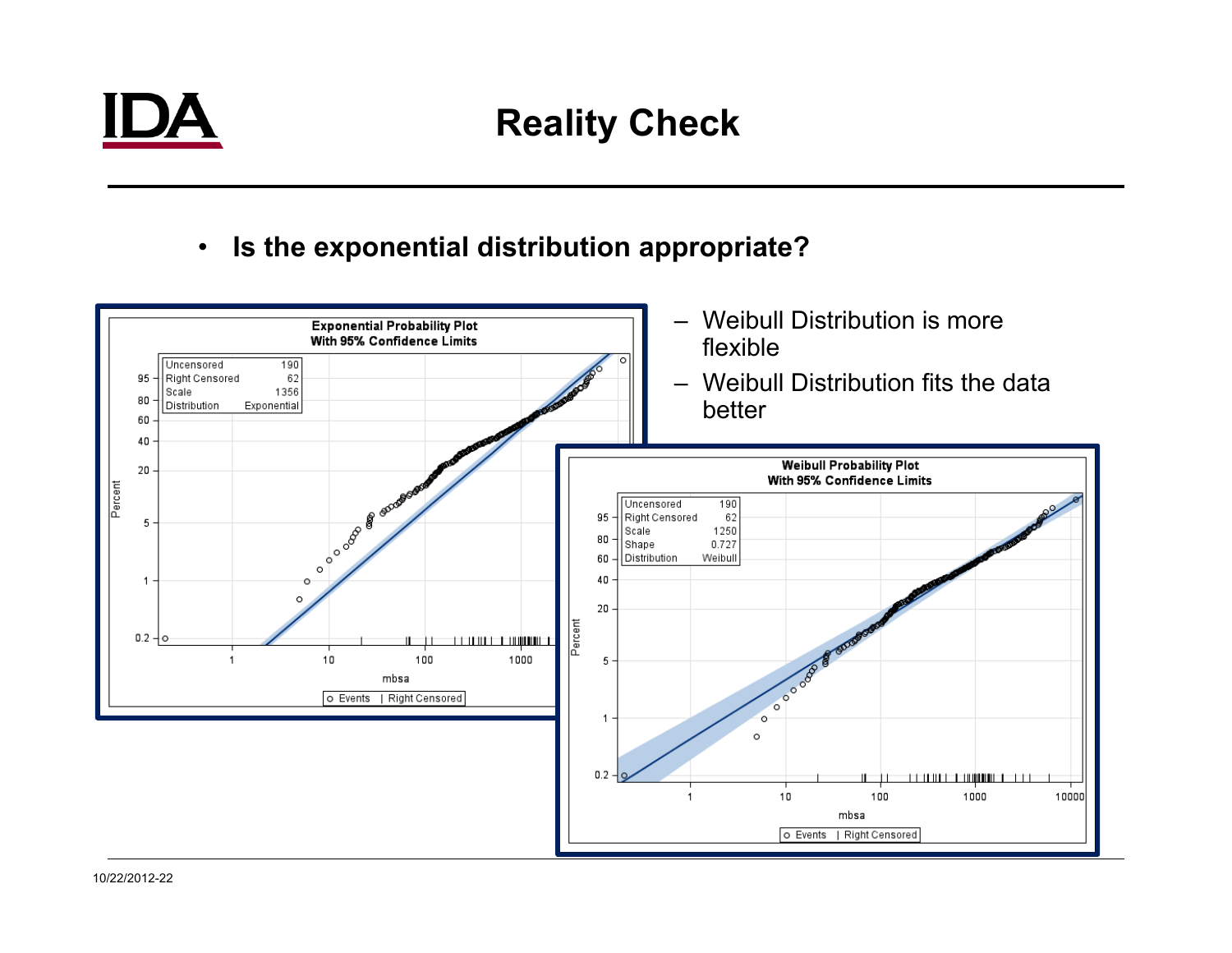

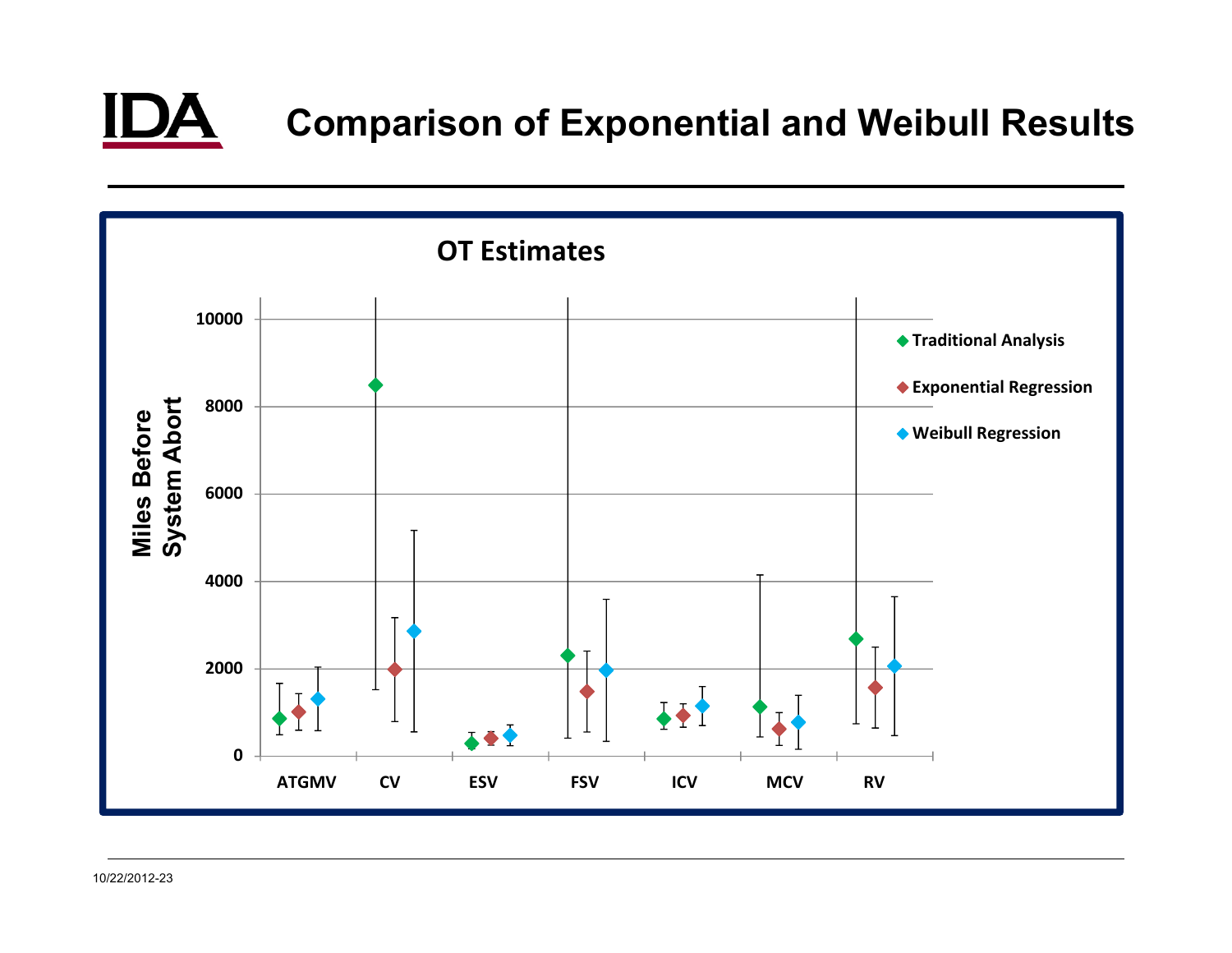

# **Statistical Challenges**

### • **Likelihood based inferences**

- Cannot always be done in standard statistical software
- Multivariate delta method
- •**Censored data**
- • **Might need to write your own code.**
	- Software packages don't always provide enough flexibility

#### $\bullet$ **No data set is ever perfect**

- Missing data
	- » Multiple imputation
	- » Bayesian imputation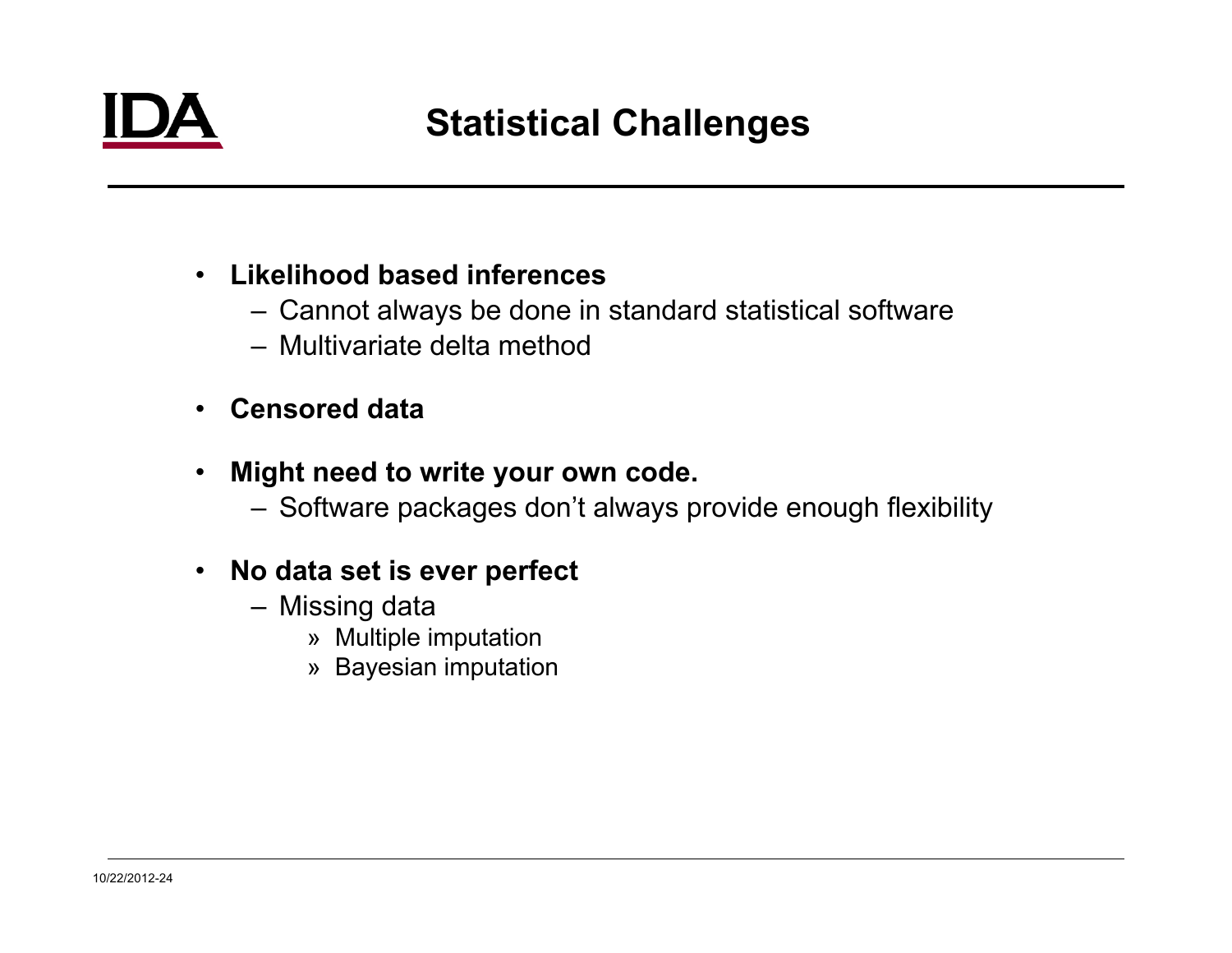

### • **Ease of use**

- Exponential regression available in JMP
- Bayesian techniques require code writing
- Explanation of results

#### $\bullet$ **Frequentist versus Bayesian**

- Interpreting confidence intervals (credible intervals)
- Zero failures point estimates only exist in a Bayesian framework
- Can we incorporate information from data directly?
	- » Bayesian models allow us to incorporate information only available as summary statistics
- $\bullet$  **Informative versus Non-informative priors**
	- Is there reliable subject matter expert information to incorporate?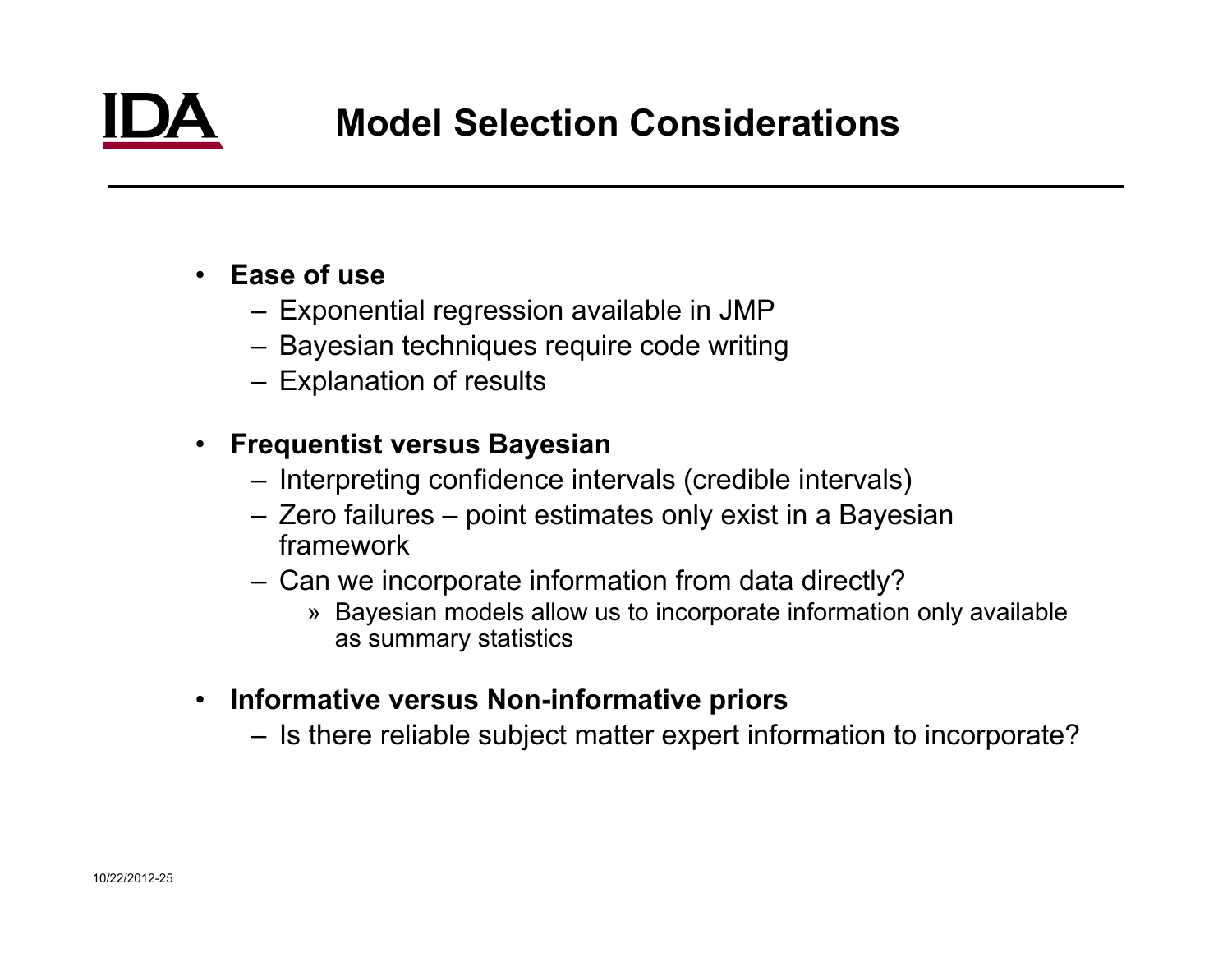# **Conclusions**

- **We can use basic statistical models to incorporate information from multiple testing phases into OT assessments.**
- • **The results are:**
	- Tighter confidence intervals (an average of a **60%** reduction in the interval width)
	- Better estimates for MMBSA
		- » Commander's Vehicle estimates were optimistically high before incorporating information from DT
	- Benefits are greatest for vehicles with only 0-2 reported failures in OT
- $\bullet$  **Model specification requires careful consideration**
	- If the model is wrong the results are not meaningful
- $\bullet$  **Bayesian techniques provide:**
	- Ability to incorporate more information than is contained in the data
		- » Subject matter expertise
		- » Historical information not directly contained in data
	- Ease of inference
		- » Missing data imputation
		- » Censored data with complex likelihoods
- **Analysis requires more statistical knowledge than the Traditional OT analyses**
	- Information gained is worth the effort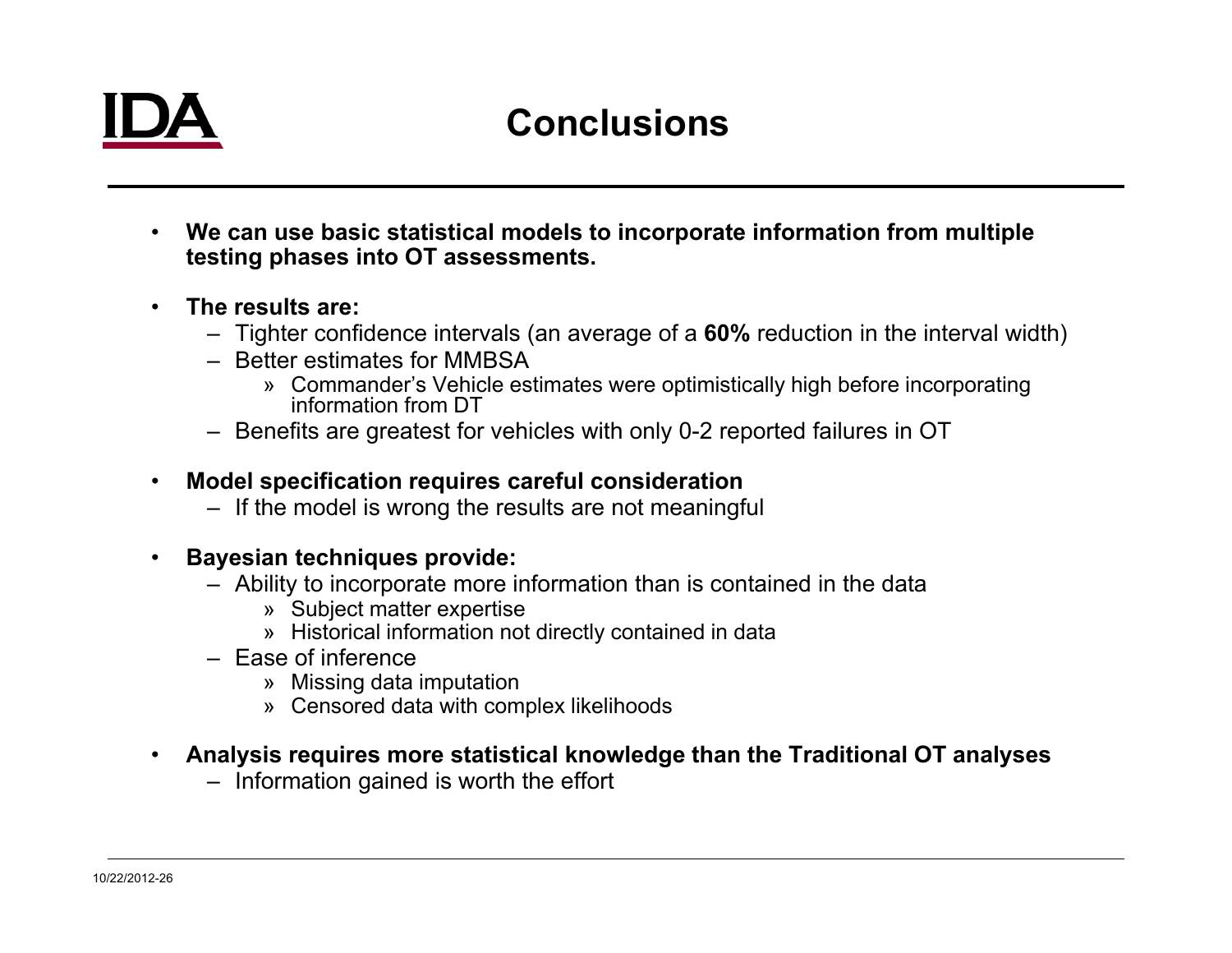#### •**Concerns**

- Need operational, statistical, and system engineering expertise to make this work
- Model specification is key, the model must be appropriate for the data
- Analyses are nontrivial compared to current standard analyses

#### • **Future Directions**

- How do we use this in future analyses?
- How do we use this in scoping future test plans?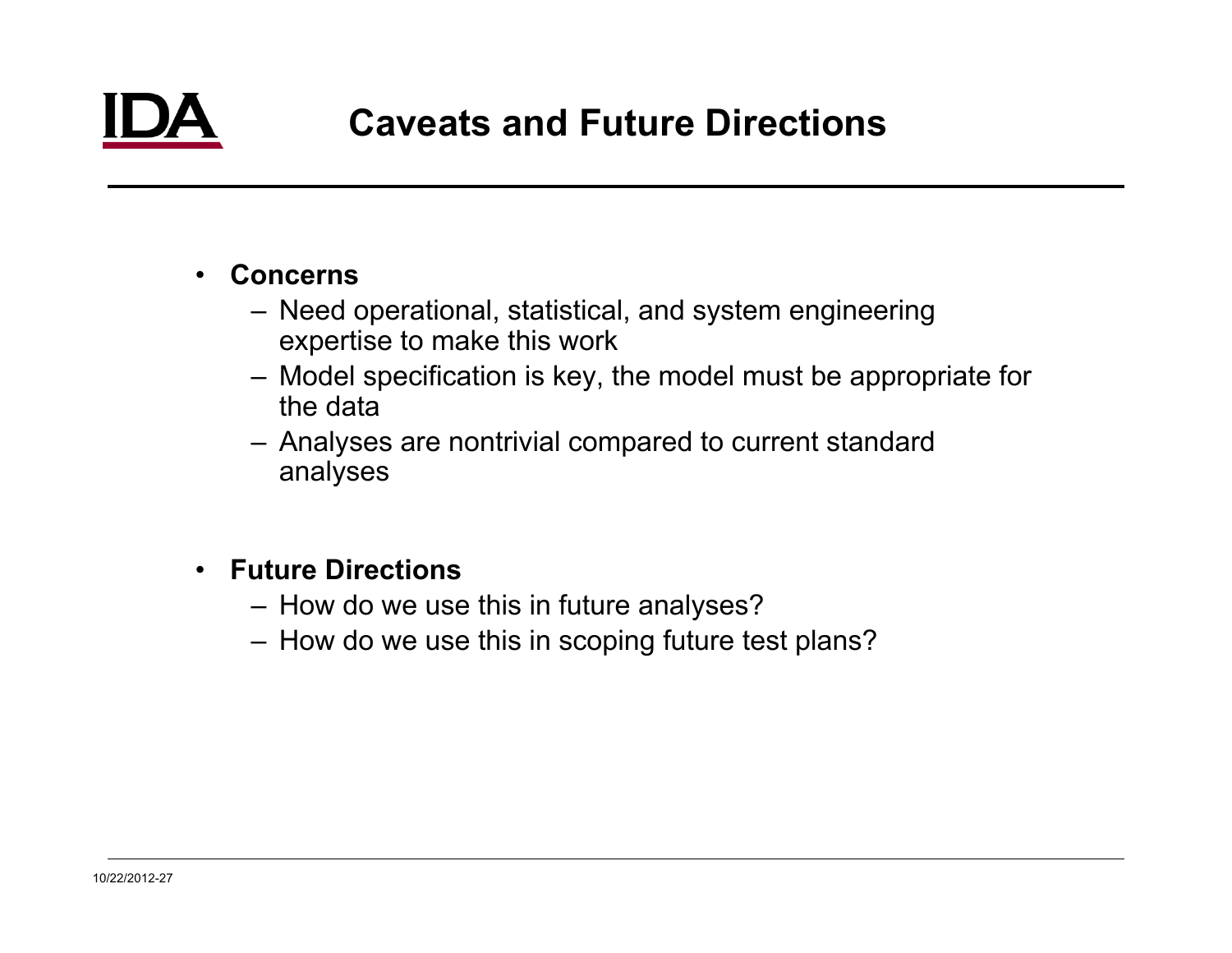# **Backup Slides**

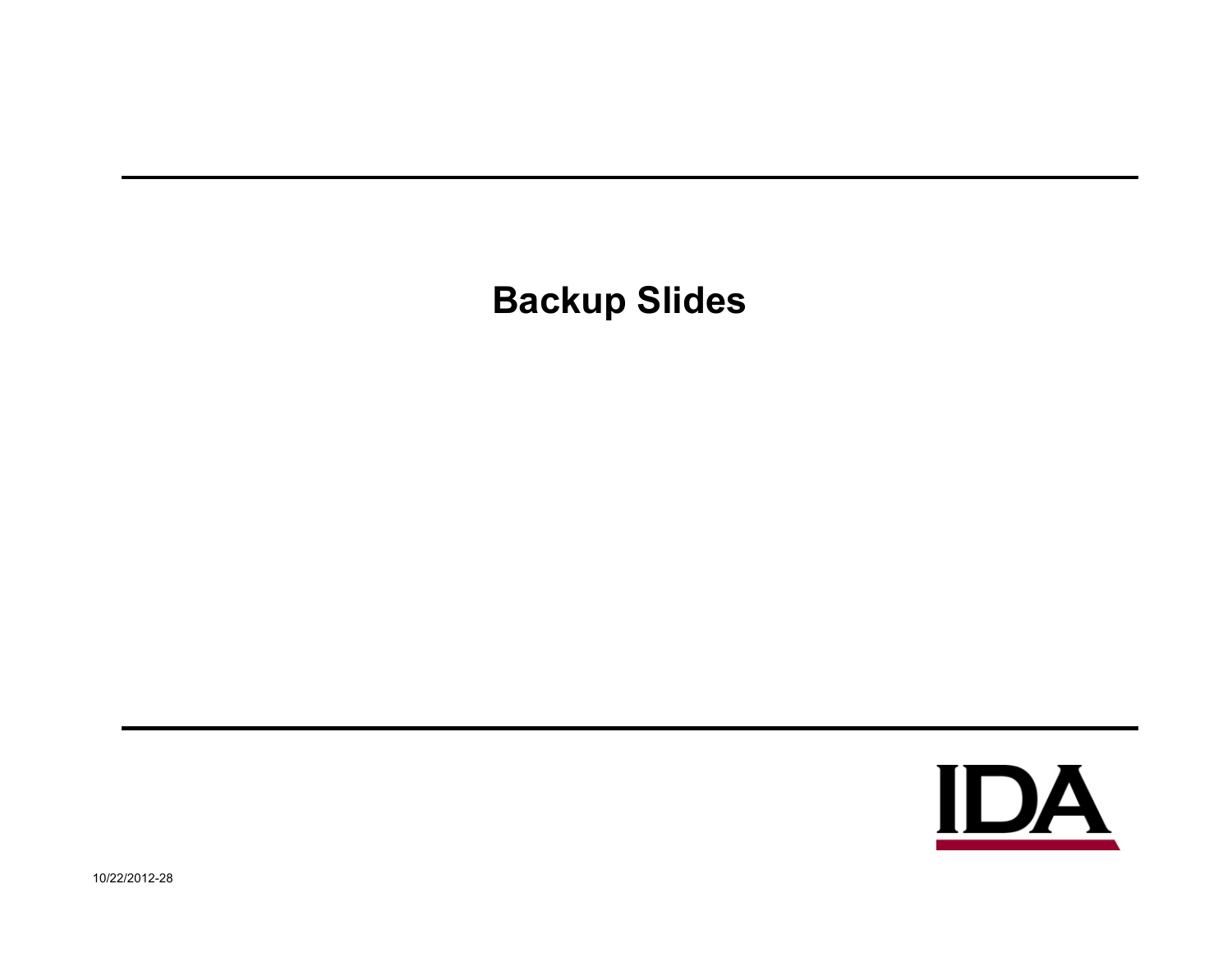

# **Summarizing Confidence Intervals**

#### **Reduction in Intervals(compared to Traditional Analysis)**

**Under the Assumption t ~ Exponential**

| <b>Vehicle</b> |      |
|----------------|------|
| <b>ATGMV</b>   | 0.25 |
| <b>CV</b>      | 0.99 |
| <b>ESV</b>     | 0.13 |
| <b>FSV</b>     | 0.98 |
| <b>ICV</b>     | 0.10 |
| <b>MCV</b>     | 0.77 |
| <b>RV</b>      | 0.91 |
| <b>MEV</b>     |      |
| Column Average | 0.59 |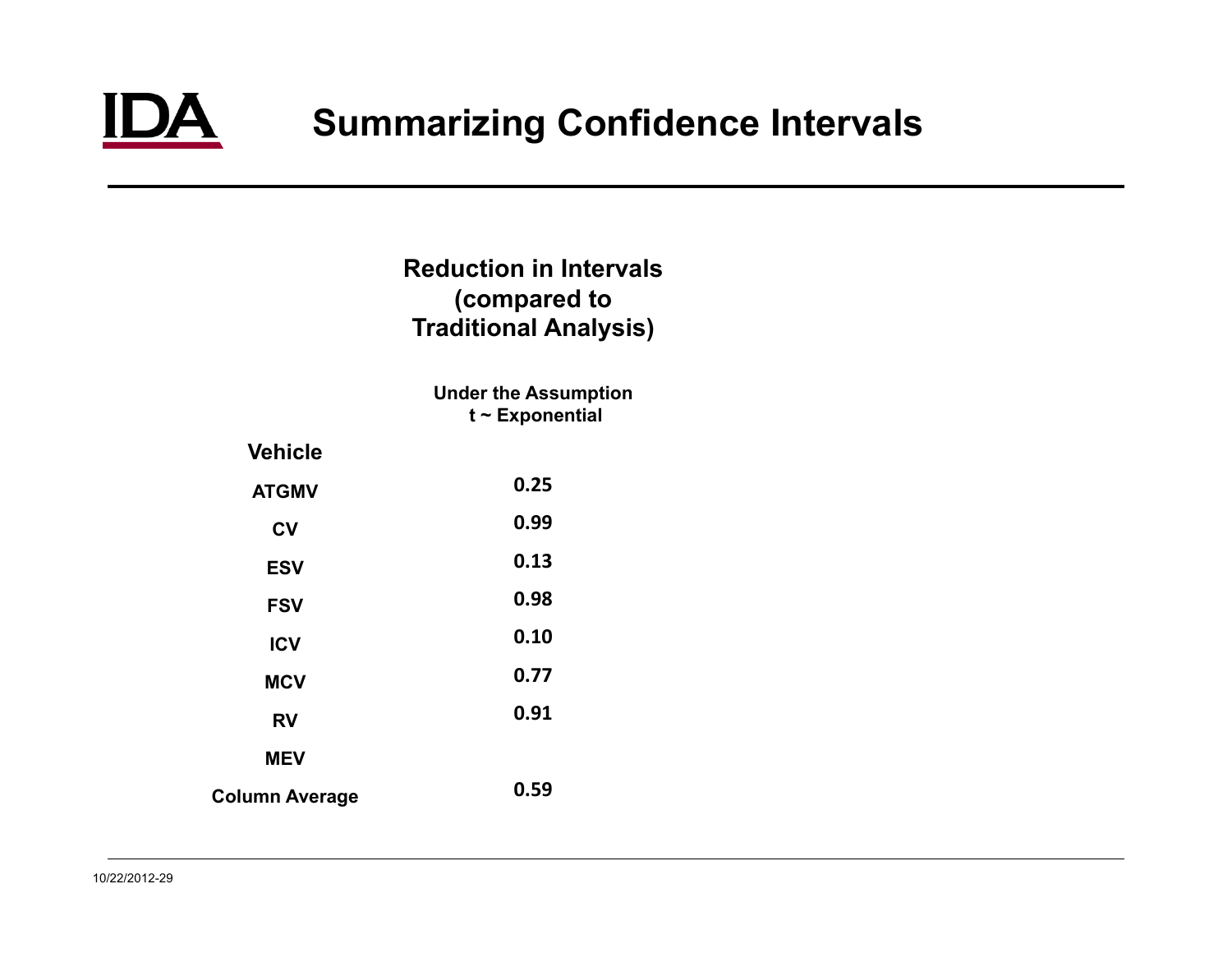- **Weibull distribution has two parameters, β and η**
	- Both could be impacted by test phase (DT/OT) and vehicle variant
	- Considered two models:
		- » Both β and η as a function of variant and test phase
		- » Only η as a function of variant and test phase
	- Test phase did not impact the model shape parameter, β

$$
f(t_i) = \frac{\beta}{\eta} \left(\frac{t_i}{\eta}\right)^{\beta - 1} e^{-\left(\frac{t_i}{\eta}\right)^{\beta}}
$$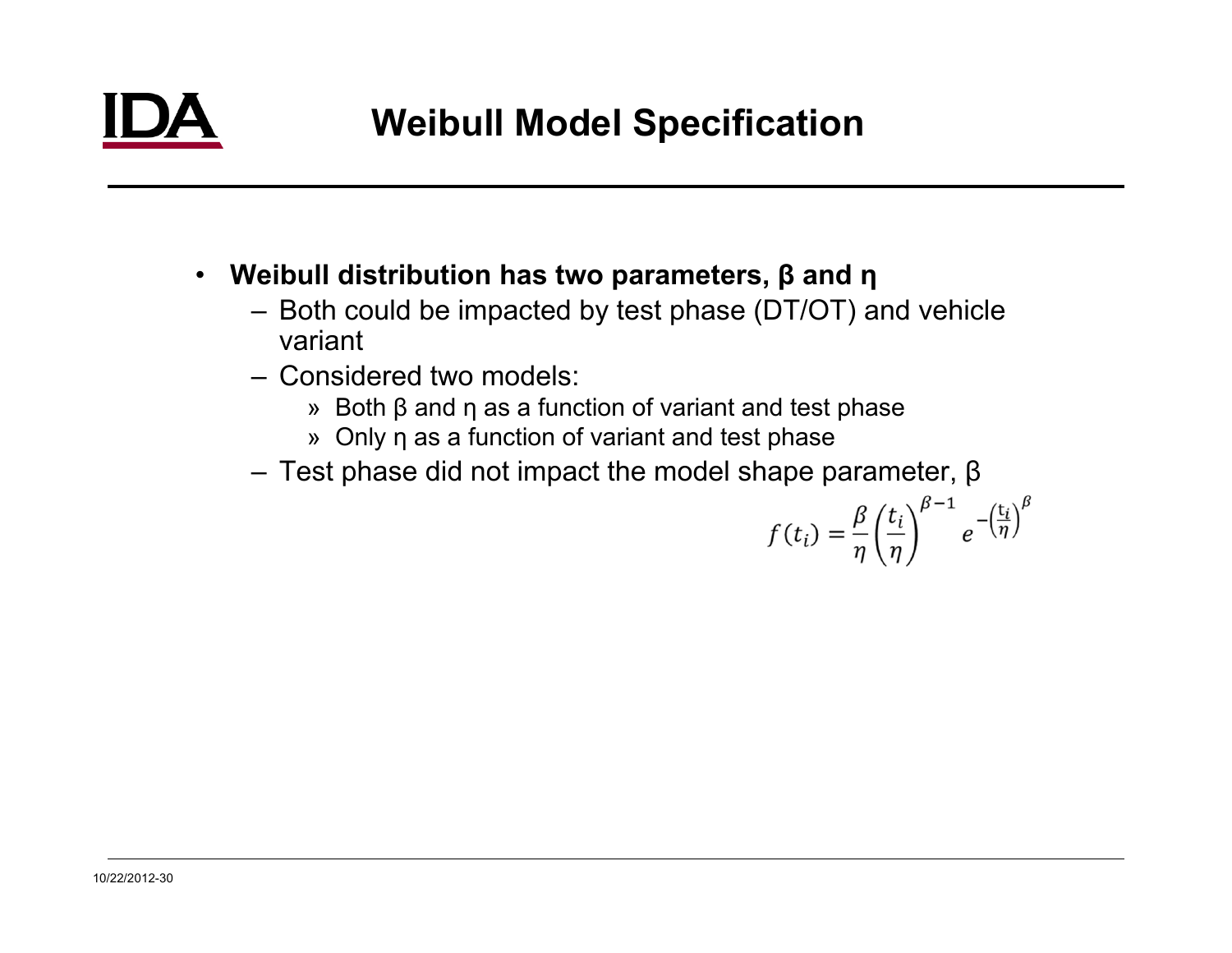

- $\bullet$  **Reliability is an essential component of the assessment of operational suitability of major defense systems.**
- **We can think of reliability as quality over time.**

One comes to expect that a system, vehicle, machine, or device will perform its intended function under its appropriate operating conditions for some specified period of time.

- $\bullet$  **We use data to help predict and assess various aspects of product reliability.**
- $\bullet$ **Some examples of reliability data include:**

Miles driven until failure, hours of use until a failure, number of on-off cycles until a failure, …

# Failures Are What We Care About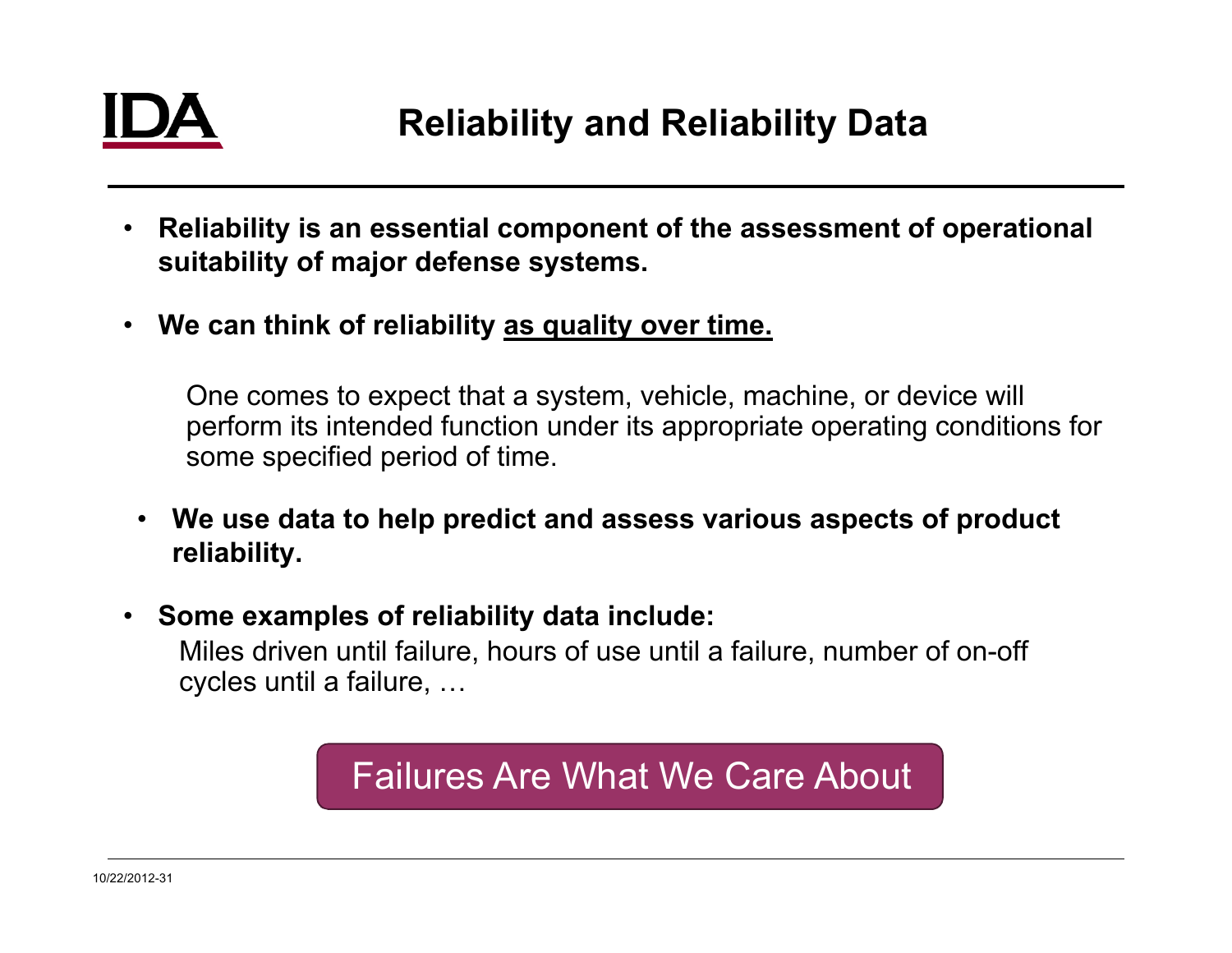### • **We can use Bayesian methods here as well**

– The provide ease of computation in this case, multiple imputation versus Bayesian imputation (more on next slide)